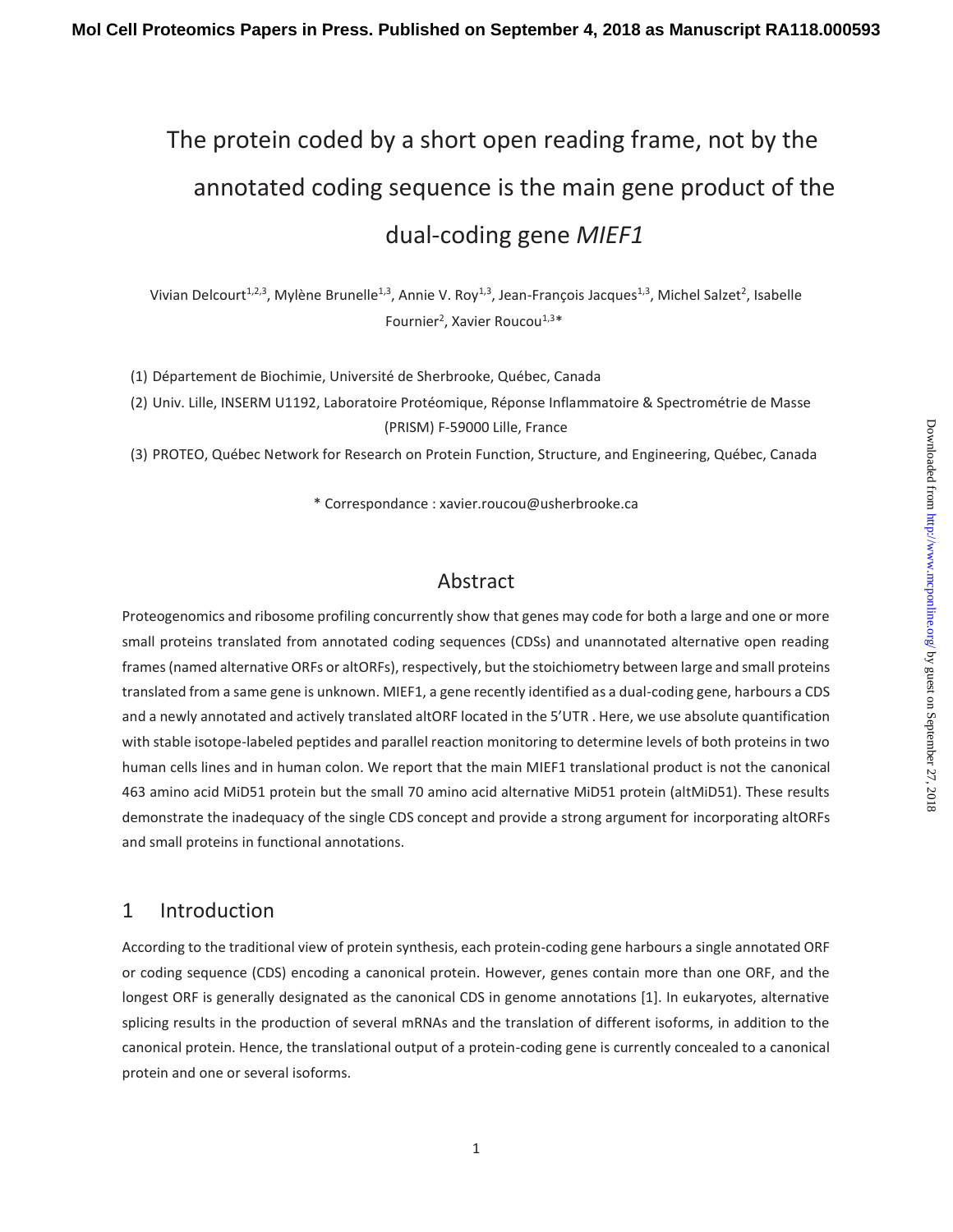This concept was recently disproved by two modern approaches to the accurate measurement of translation, ribosome profiling and proteogenomics. Ribosome profiling maps the regions of the transcriptome which are actively translated with nucleotide resolution [2]. Proteogenomics approaches use customized protein databases and mass spectrometry (MS)-based proteomics to detect translated proteins [3–10]. Both methods have revealed prevalent translation of ORFs outside of annotated CDSs and of out-of-frame ORFs (altORFs) [2, 11]. These findings call into question the concept of the single CDS in eukaryotic mRNAs [12]. In addition, they also highlight the need to redefine translated sequences [13], modernize functional genome annotations with shorter ORFs [14], and reassess the translation output of protein coding-genes by considering smaller proteins in addition to larger canonical proteins. In particular, the cellular stoichiometry of a canonical protein versus a small protein encoded in the same gene and their respective concentrations is unknown. Yet, proteins are the primary effectors of biological processes and deciphering the function of a gene in health and disease requires accurate characterization of its products.

The mitochondrial elongation factor 1 gene or *MIEF1* also termed *SMCR7L/MiD51*, localized at the Chr22q13.1 locus, codes for a mitochondrial receptor of Drp1, a GTPase which functions in mitochondrial fission [15– 17].

Ribosome profiling and proteogeomics studies recently demonstrated the translation of a stable 70 amino acid protein product encoded in a altORF localized in the 5'UTR (Figure 1 a) [3, 18–24]. Thus, *MIEF1* is a prototypical gene coding for both a large and a small protein. For simplicity, we termed this novel protein "alternative-MiD51" or altMiD51. Remarkably, both proteins are localized at the mitochondria. MiD51 is an outer mitochondrial membrane protein [17] whereas altMiD51 is located at the mitochondrial matrix [24] and both are involved in mitochondrial fission [17, 24]. AltMiD51 has also been reported to be a new assembly factor of the mitochondrial ribosome and implicated in its biogenesis [25].

Here, we employ a targeted proteomics approach based on AQUA peptides to reliably quantify the absolute amount of MiD51 and altMiD51 in two human cell lines and one human tissue, and thus we establish an improved map of the translational output of *MIEF1/SMCR7L/MiD51* by directly measuring the final protein products.

## 2 Experimental Procedures

#### 2.1 Experimental design and statistical rationale

In this study, our aim is to determine the stoichiometry of two distinct proteins encoded within the gene MIEF1, the canonical protein MiD51 and altMiD51. AltMiD51 is a 70 amino acids protein coded by a short ORF in the 5'UTR region. We expect to unveil the stoichiometry of the two proteins using targeted proteomics and stable isotope labelled synthetic peptides. To determine proteotypic peptides, we first performed AP-MS DDA experiments on both proteins. Peptides were then validated in overexpressed and endogenous conditions using targeted proteomics. Selected peptides were tested for coefficient of variation (CV) using technical replicates and were validated if their CV fell below 20 %. One stable isotope peptide for each protein was purchased and tested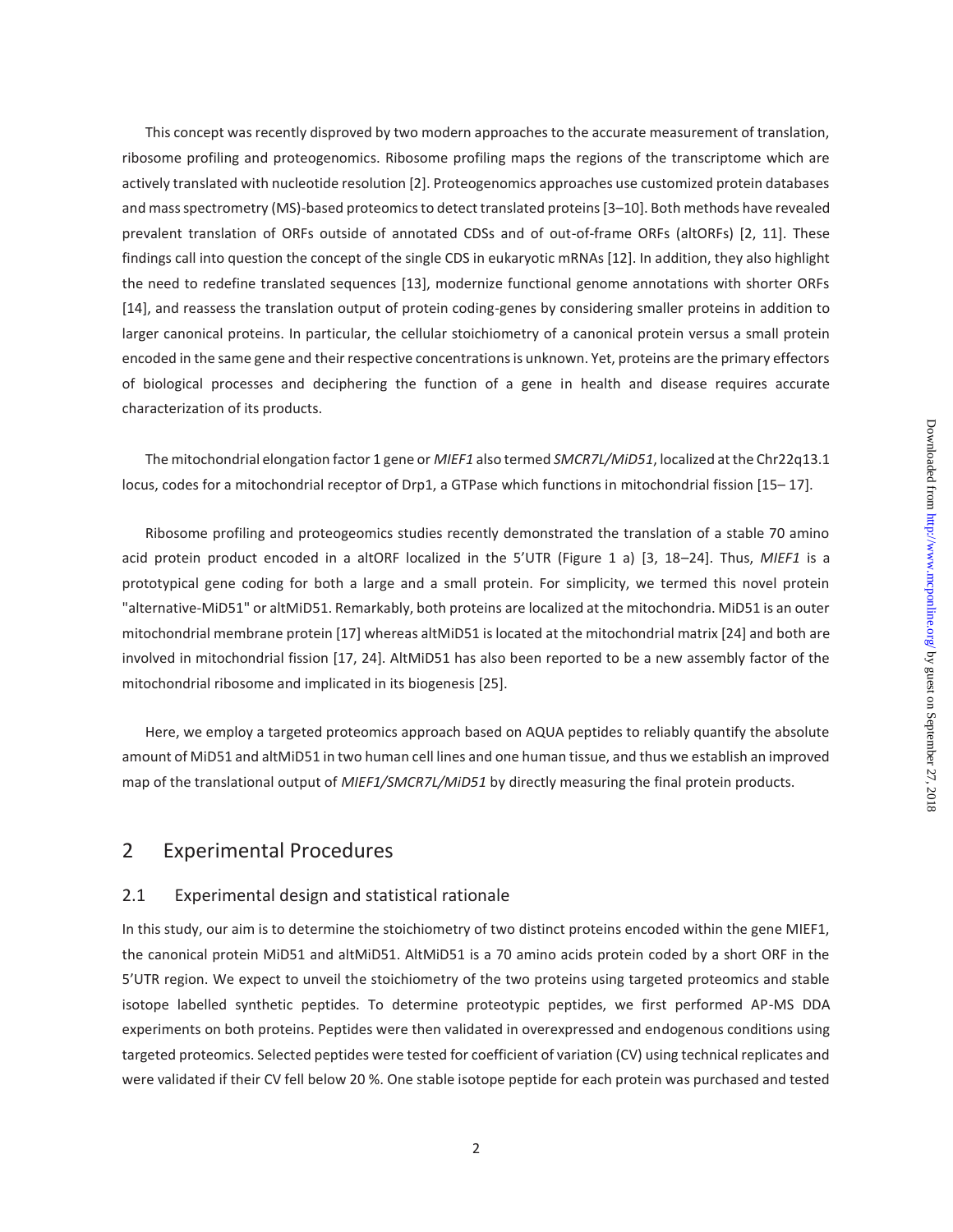for linearity in a peptide mixture using two technical replicates at various concentrations. Both peptides showed a linearity range between 40 amol and 250 fmol. Absolute quantification experiments were then conducted in two cell lines (three biological replicates each) and colon tissue (three technical replicates), in MiD51 knockout HeLa cells and altMiD51 knockout HeLa cells (three biological replicates each). Protein amounts were compared using Welch's two samples t-tests.

#### 2.2 Tissue collection and ethics

Normal human colon tissue sample was obtained from the Biobanque des maladies digestive du CRCHUS. Patient gave informed consent for the banking and use of tissue sample. The ethic review board at the Centre intégré universitaire de santé et de services sociaux de l'Estrie - Centre hospitalier universitaire de Sherbrooke (CIUSSS de l'Estrie – CHUS) approved the use of this sample for this study. Briefly, following resection for colorectal cancer, the colon was washed thoroughly and normal tissue sampling was performed at more than 10 cm of the tumour, within a region confirmed by a pathologist to be uninvolved by tumour cells (H&E). Fresh sample was flash frozen in liquid nitrogen within 30 min of surgical resection.

#### 2.3 Cell culture

Cells were grown in Dulbecco's Modified Eagle Medium (DMEM, Wisent) supplemented with 10 % fetal bovine serum (FBS, Wisent) and antibiotic-antimycotic cocktail (Wisent). Cells were mycoplasma free (routinely tested). For transfections, cells were grown in 100 mm petri dishes until 80 % confluent and were transfected by adding 10 *μ*g of plasmidic DNA in 2 mL of FBS/antibiotics-free DMEM and 10 *μ*L of GeneCellIn (Eurobio) and let to grow for 24 h before cell lysis. For parallel reaction monitoring (PRM) experiments, cells were grown in 60 mm petri dishes until about 80 % confluent.

#### 2.4 DNA constructs

DNA constructs were generated by Gibson assembly [26] of synthetic DNA (Gblocks, IDT) using the NEBuilder HiFi DNA Assembly Cloning Kit (New England BioLabs) according to manufacturer's recommendation. DNA blocks of C-terminally LAP-tagged [27] MiD51 and GFP-tagged altMiD51 were inserted separately into pcDNA 3.1(-) expression vector (Invitrogen). The context construct was built on the assembly of the full 5' region containing the altMiD51 coding sequence with a C-terminal 2 FLAG tag and the canonical MiD51 coding sequence with a Cterminal HA tag (transcript NM\_019008.4) into pcDNA 3.1(-) expression vector. DNA sequences were controlled by sequencing.

#### 2.5 Mitochondrial extracts

For western blot analysis of HeLa and CRISPR-Cas9 HeLa clones as well as PRM optimizations, mitochondrial extracts were performed according to [28] with minor modifications. Cells were grown into three 100 mm dishes until 80 % confluent, rinsed twice with PBS 1X and collected using a cell scrapper. Cells were pelleted by centrifugation at 500 g for 10 min at 4 ◦ C. Supernatant was discarded and cells were suspended in mitochondrial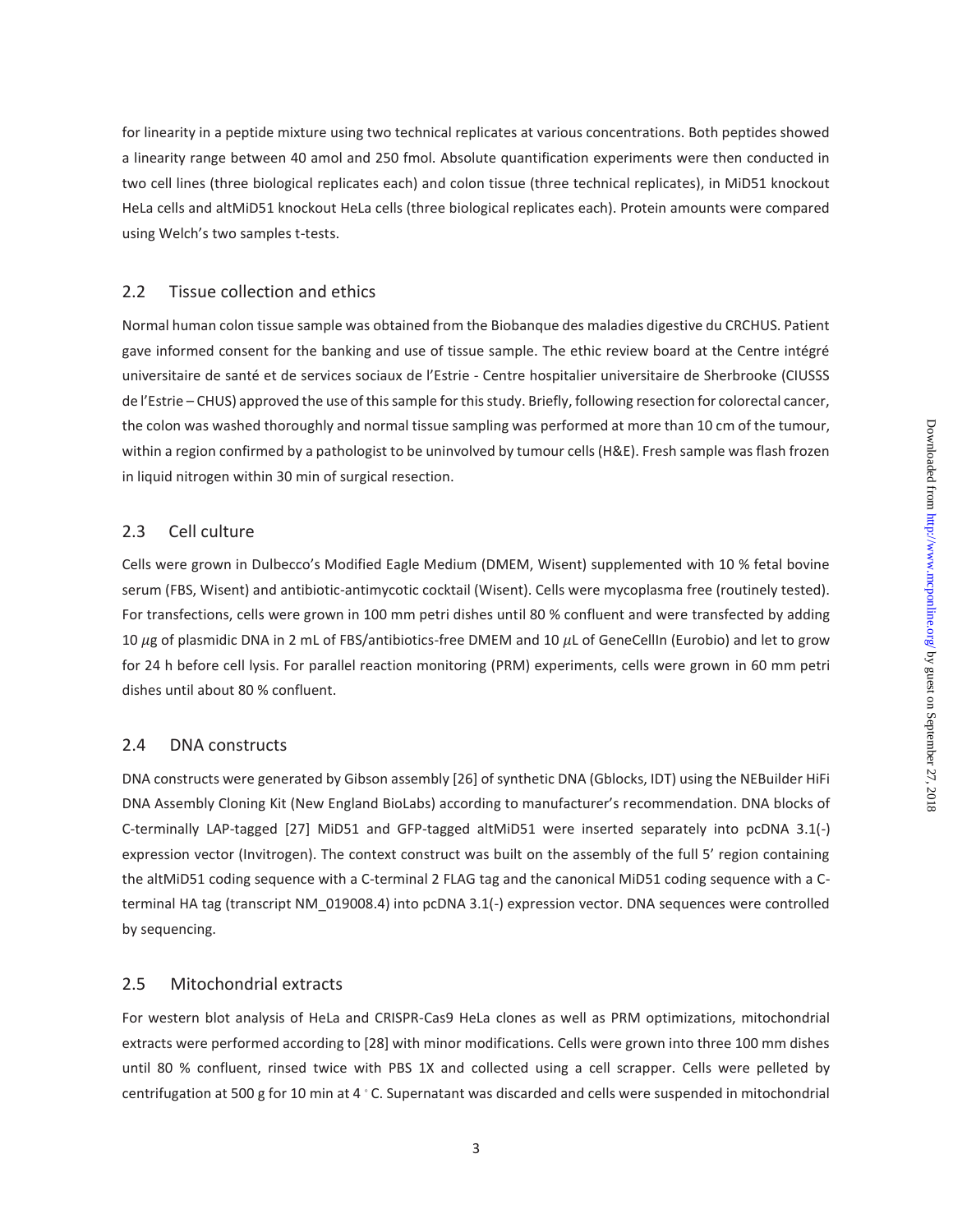buffer (mito-buffer : 210 mM mannitol, 70 mM sucrose, 1 mM EDTA, 10 mM HEPES-NaOH, pH 7.5, 2 mg/ml Bovine Serum Albumin (BSA), 0.5 mM PMSF and Roche EDTA-free protease inhibitor) and disrupted by passage through a 25G1 0.5 × 25 needle syringe 15 consecutive times on ice followed by a 3 min centrifugation at 2,000 g at 4 ℃. Supernatant was collected and the pellet was resuspendended in mitochondrial buffer. The breakage procedure was repeated four times. All four supernatant containing mitochondria were again passed through syringe needle in mito-buffer and cleared by centrifugation for 3 min at 2,000 g at 4  $\degree$  C. Supernatants were collected and centrifuged for 10 min at 13,000 g at 4 ◦ C to pellet mitochondrias. Pellets were washed twice with BSA-free mitochondrial buffer and pooled. Final mitochondrial pellet was lysed in SDS buffer (4% SDS, Tris-HCl 100 mM pH 7.6). After sonication, protein content was assessed using BCA assay (Pierce).

#### 2.6 Mass spectrometry sample preparation

#### 2.6.1 Preliminary affinity-purification (AP)

Cells were rinsed twice with cold PBS 1X and lysed with 1 mL of AP-buffer (NP-40 0.5 %, Tris-HCl 50 mM pH 7.5, NaCl 150 mM, EDTA-free Roche protease inhibitor 1X). Lysate was cleared by centrifugation (2000 g, 5 min) and supernatant was collected. GFP-Trap agarose beads (ChromoTek) were conditioned with three consecutive PBS 1X washes followed by three AP-buffer washes. Lysate supernatant was mixed with beads and incubated at 4 ◦ C for 18 h on a rotating device. Beads were then washed 3 times with AP-buffer and 5 times with 50 mM NH<sub>4</sub>HCO<sub>3</sub> (ABC). Digestion was performed on beads by adding 1 *μ*g of trypsin (Promega) in 100 *μ*L ABC at 37 ◦ C overnight. Digestion was quenched with formic acid to a final concentration of 1 % and supernatant, containing peptides, was collected. Beads were then washed once with acetonitrile/water/formic acid (1/1/0.01 v/v) and pooled with supernatant. Peptides were dried using a speedvac, desalted using a C18 Zip-Tip (Merck) and resuspended into 25 *μ*L of 1 % formic acid in water prior to MS analysis.

#### 2.6.2 PRM experiments

For mitochondrial extracts, mitochondrial pellet was lysed using SDS buffer as described above. For whole cell lysates, cells were rinsed twice with cold PBS 1X and lysed using SDS buffer. Tissue sample were homogeneized using a TissueRuptor (Qiagen) in SDS buffer. Lysates were sonicated to reduce viscosity followed by a 5 min centrifugation at 14,000 g to discard debris and insoluble parts. Protein content was assessed using BCA protein assay (Pierce). A total of 100 *μ*g of protein and 1 *μ*g of recombinant Glutathione S-transferase (GST, Schistosoma japonicum) were reduced by adding dithiothreitol to a final concentration of 50 mM and incubated 15 min at 55 ◦ C. Lysates were prepared according to the filter aided sample preparation protocol (FASP) with minor modifications [29]. Lysates were diluted with 500 *μ*L of 8 M urea solution and transferred into a 3 kDa centrifugation device (Amicon Ultra, Merck) and centrifuged for 30 min at 14,000 g. After one 8 M urea wash and centrifugation, samples were diluted with 200 *μ*L of 50 mM iodoacetamide in 8 M urea and left at room temperature in the dark for 30 min. Samples were centrifuged and washed 3 times with 8 M urea. Buffer was then exchanged for 50 mM ABC with three consecutive 200 *μ*L washes. The final retentate was digested overnight at 37 ◦ C with 1 *μ*g of trypsin (Gold, Promega) in 40 *μ*L ABC and AQUA [30] peptides (pepoTec Ultimate, Thermo). Tryptic peptides were collected by filter centrifugation followed by three ABC washes and centrifugation. Peptide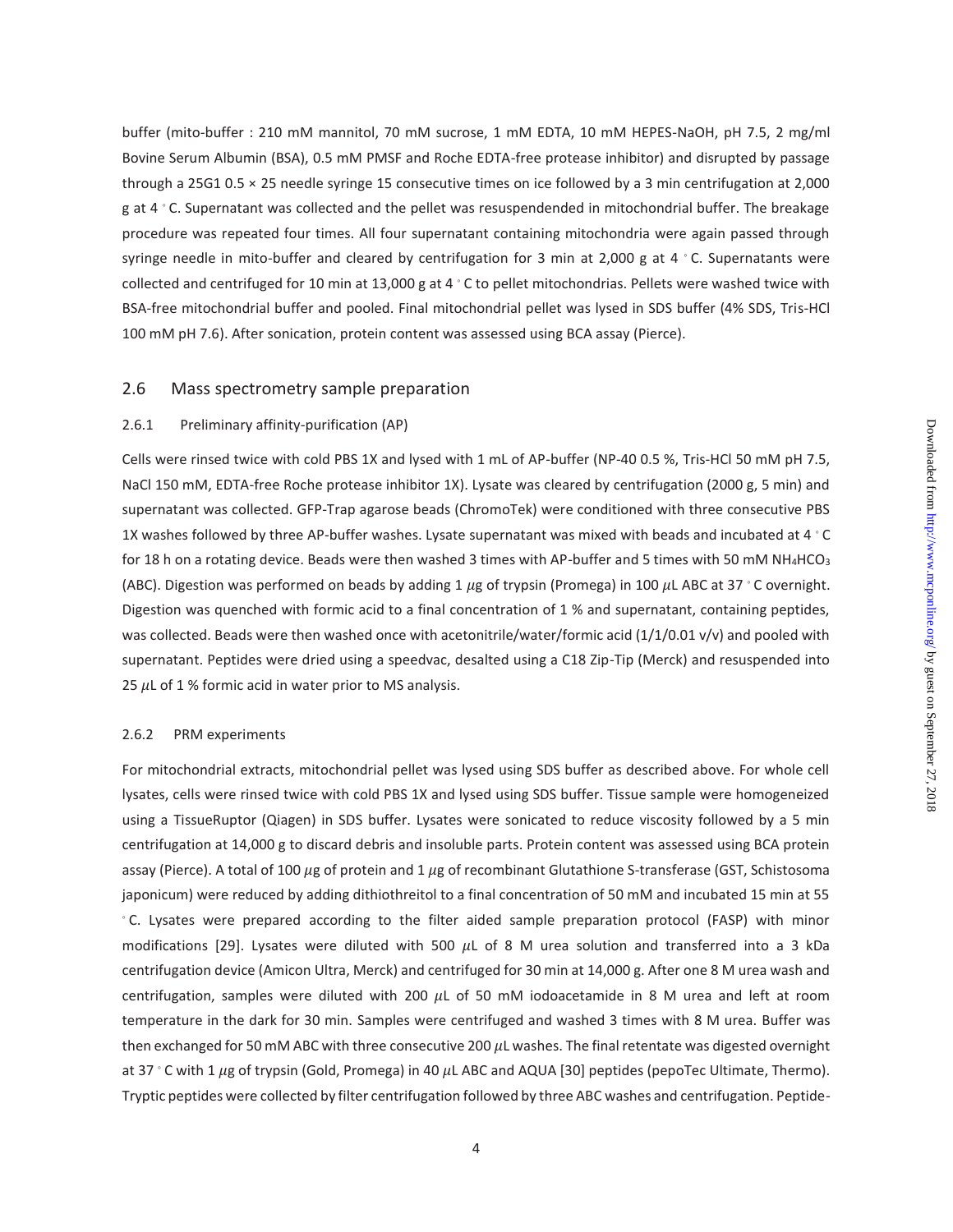containing filtrate was concentrated using a speedvac and then acidified by formic acid to a final concentration of 1 %. Peptides were desalted using a C18 Zip-Tip and dried using a speedvac.

#### 2.6.3 Calf intestinal phosphatase treatment

Peptides were dephosphorylated using calf intestinal phosphatase (CIP) according to [31]. Briefly, 5 *μ*g of desalted peptides were solubilized with 10 units of CIP (New England Biolabs) in 50 *μ*L of CIP buffer (100 mM NaCl, 50 mM Tris-HCl, 10 mM MgCl2 and 1 mM DTT; pH 7.9) and incubated at 37 ◦ C for 2 h. The mixture was acidified by adding trifluoroacetic acid (TFA) to a final concentration of 0.5 %. Peptides were desalted using a C18 Zip-Tip (Merck), dried and solubilized with 25 *μ*L of 1 % formic acid in water.

#### 2.7 nanoLC-MS/MS analysis

#### 2.7.1 Instrument setup

A total of 12 *μ*L of peptide mixture was loaded onto a trap column (Acclaim PepMap100 C18 column, 0.3 mm id × 50 mm, Thermo Scientific) at a constant flow rate of 4 *μ*L/min. Peptides were separated in a PepMap C18 nano column (75 *μ*m × 50 cm, Thermo Scientific) using a 0 – 35 % gradient (0-215 min) of 90 % acetonitrile, 0.1 % formic acid at a flow rate of 200 nL/min followed by acetonitrile wash and column re-equilibration for a total gradient duration of 4 h with a RSLC Ultimate 3000 (Dionex). Peptides were sprayed using an EASYSpray source (Thermo) at 2 kV coupled to a quadrupole-Orbitrap (QExactive, Thermo) mass spectrometer.

#### 2.7.2 Affinity purification and MS analysis (AP-MS)

For preliminary AP-MS of GFP-tagged constructs, the mass spectrometer was used in data dependent acquisition mode (DDA). Full-MS spectra within a m/z 350-1600 mass range at 70,000 resolution were acquired with an automatic gain control (AGC) target of 1e6 and a maximum accumulation time (maximum IT) of 20 ms. Fragmentation (MS/MS) of the top ten ions detected in the Full-MS scan at 17,500 resolution, AGC target of 5e5, a maximum IT of 60 ms with a fixed first mass of 50 within a 3 m/z isolation window at a normalized collision energy (NCE) of

25. Dynamic exclusion was set to 40 s.

#### 2.7.3 Data-dependent protein identification of AP-MS samples

Mass spectrometry RAW files were searched with Andromeda [32], search engine implemented in MaxQuant 1.5.5.1 [33]. Trypsin/P was set as digestion mode with a maximum of two missed cleavages per peptides. Oxidation of methionine and acetylation of N-terminal were set as variable modifications. Carbamidomethylation of cysteine was set as fixed modification. Precursor and fragment tolerances were set at 4.5 and 20 ppm respectively (defaults settings). Files were searched using a target-decoy approach [34] against Uniprot-Human 03/2017 release [35] and GST (92,949 entries) at a 1 % false discovery rate at peptide-spectrum-match, peptide and protein levels. Peptides sequences were recovered from MaxQuant output files.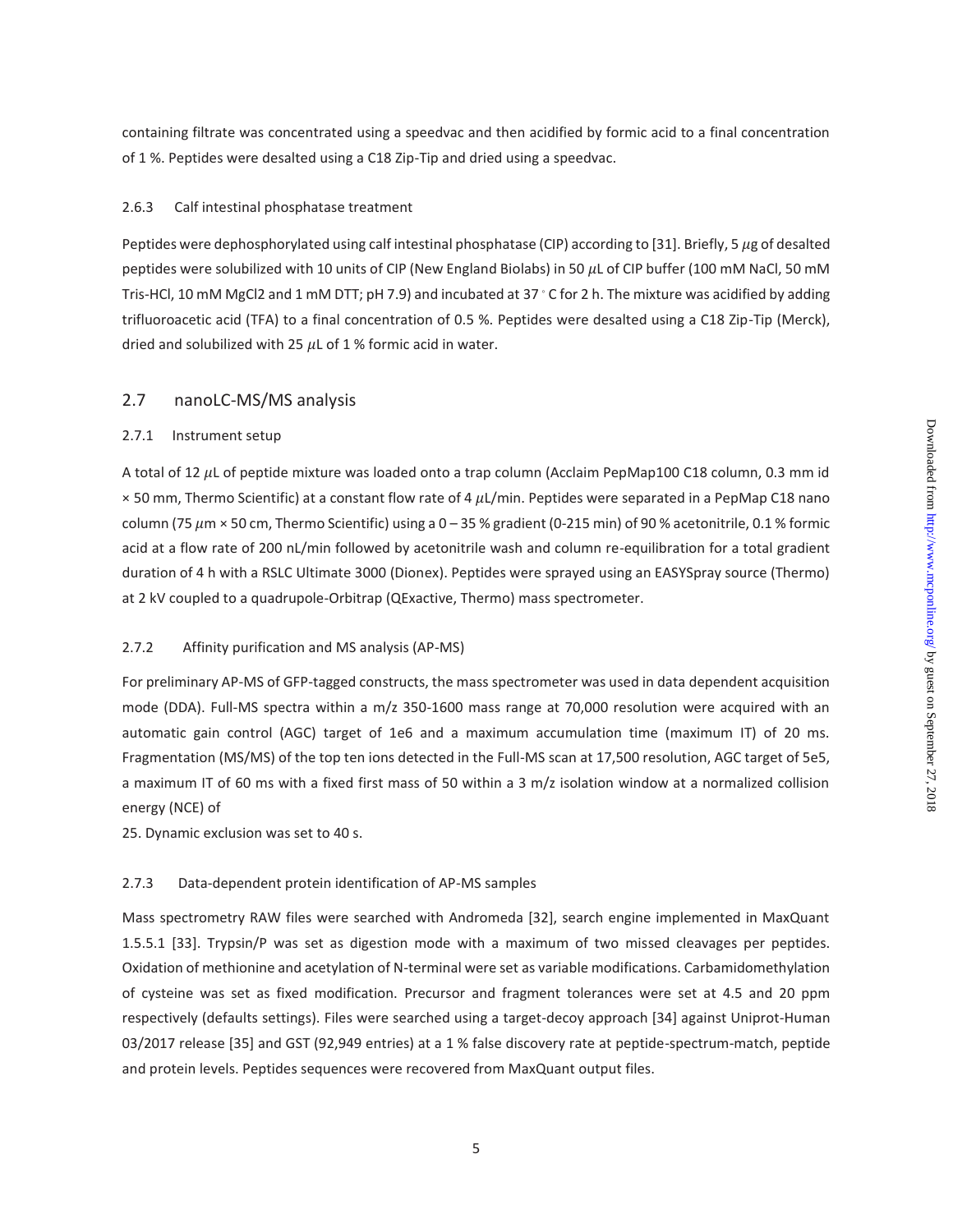#### 2.7.4 PRM method refinement

Developed and applied PRM analyses were Tier 2 assays. A first PRM method was determined with a large number of peptides in order to discriminate peptides that were detectable in overexpression as well as endogenous conditions in mitochondrial extracts. Peptide unicity was first checked using neXtProt peptide uniqueness checker [36]. MS/MS spectra were then manually inspected and peptides with highest MS intensities, absence of miscleavage and high identification scores were selected for preliminary PRM peptide evaluation. The peptide list consisted in 30 mass over charges corresponding to unique peptides of MiD51 (11 peptides), altMiD51 (4 peptides), HSP60 (4 peptides) and GST (5 peptides) at various charge states. Method consisted in a Full-MS spectra acquisition with an AGC target of 3e6, maximum IT of 70 ms and a resolution of 70,000 followed by an unscheduled targeted-MS2 method with an AGC target of 5e5 ions, maximum IT of 130 ms, resolution of 17,500 with a 2 m/z isolation window and a NCE of 27.

A second method was used to evaluate the signal recovered after CIP treatment on endogenous mitochondrial extracts. The peptide list consisted in 11 mass over charges based on previous PRM experiments corresponding to peptides of MiD51 (3 peptides), altMiD51 (2 peptides), HSP60 (3 peptides) and GST (3 peptides). Method consisted in a Full-MS spectra acquisition with an AGC target of 3e6, maximum IT of 70 ms and a resolution of 70,000 followed by an unscheduled targeted-MS2 method with an AGC target of 5e5 ions, maximum IT of 150 ms, resolution of 17,500 with a 2 m/z isolation window and a NCE of 27. All method optimization files were processed using Skyline [37].

#### 2.7.5 High sensitivity PRM

For endogenous CV analysis in whole cell extracts and mitochondrial extracts as well as absolute quantification experiments, mass spectrometer was set for highest sensitivity according to [38]. Method consisted into a Full-MS spectra acquisition with an AGC target of 3e6, maximum IT of 70 ms and a resolution of 70,000 followed by an unscheduled targeted MS2 method with an AGC target of 1e6 ions, maximum IT of 250 ms resolution of 70,000 and a NCE of 27. Isolation list contained one peptide from altMiD51, one for MiD51 and their AQUA standards, one peptide from GST spike-in as well as one peptide from HSP60 which were used as sample processing controls.

#### 2.7.6 High sensitivity PRM sample analysis

Mass-spectrometry RAW files were analyzed using Xcalibur 2.2 (Thermo) by measuring area of each peptide monoisotopic transitions within a 3 ppm mass precision window. For AQUA peptide calibration curves, internal standards were spiked into a HeLa digest and analyzed with high sensitivity PRM in conditions described above. For each peptide, five precursor to fragment transitions starting from N-terminus within a mass deviation of 3 ppm were assessed for linearity and CV analysis, considering that a transition with a CV below 20 % at a given concentration is quantifiable. For endogenous CV analysis, most quantifiable precursor to fragment transitions were measured for each peptide within a 3 ppm precision window, and two replicates were compared. For absolute quantification experiments, protein concentration was determined by comparing the ratio of the endogenous peptide to spiked-in AQUA standard and its concentration with the same precursor to fragment transitions within a 3 ppm mass precision window. Peptide ratios were kept below 25. Spectral similarity was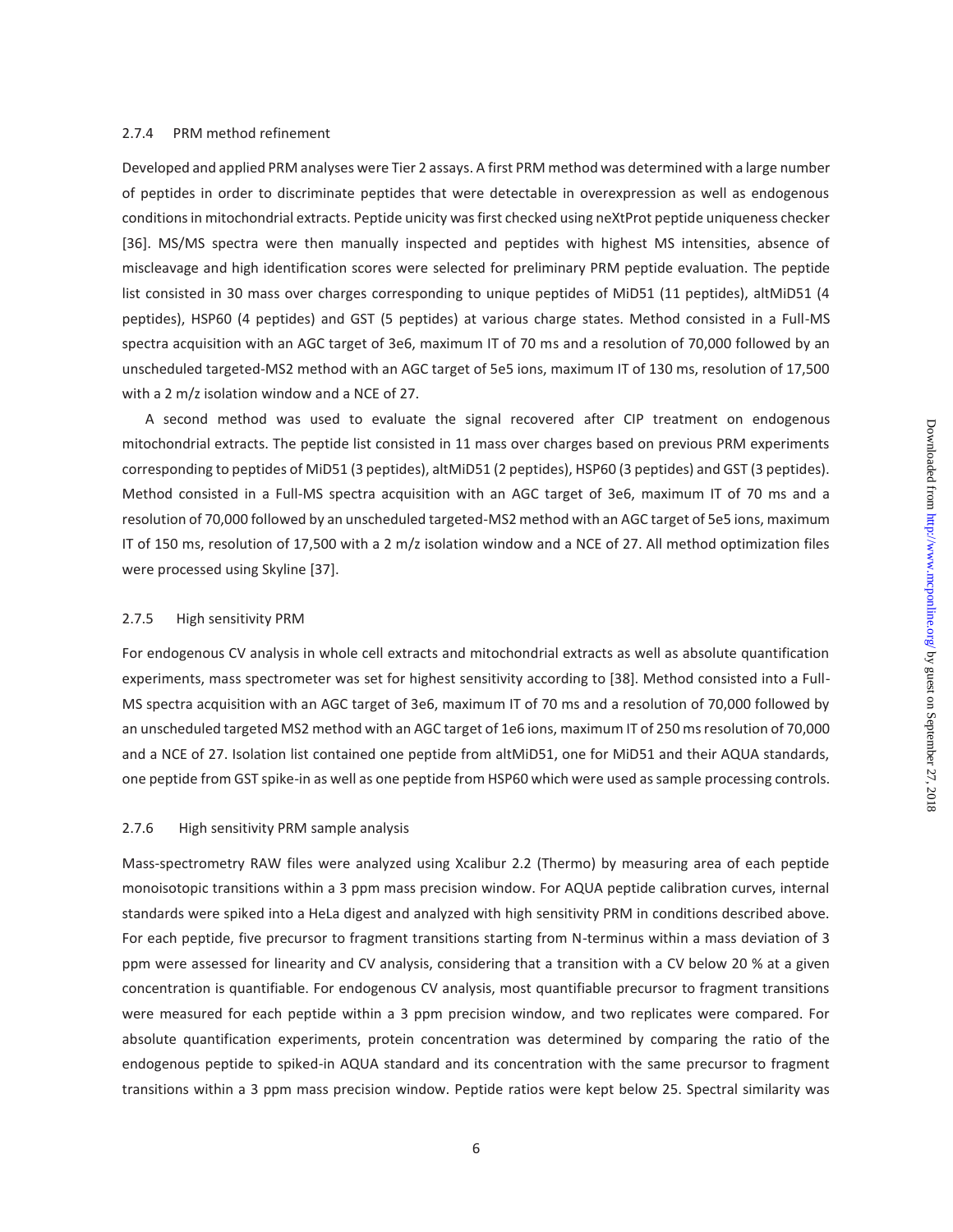controlled by importing RAW files into Skyline and peptides were validated if their spectral contrast angles [39] or ratio dot products were close to 1 as well as their retention times matching AQUA standards.

The mass spectrometry proteomics data have been deposited to the ProteomeXchange Consortium via the PRIDE [40] partner repository with the dataset identifier PXD008147 (User : reviewer60166@ebi.ac.uk, Password : rOUnIeS9).

#### 2.8 CRISPR-Cas9-mediated MiD51 and altMiD51 knockout (KO)

#### 2.8.1 Knockouts clonal cell generation

CRISPR-Cas9-mediated MiD51 and altMiD51 KO HeLa cells were generated according to [41] with minor modifications. Briefly, sgRNAs were designed using the Broad Institute sgRNA Designer (CRISPRko) tool (http://portals.broadinstitute.org/gpp/public/analysis-tools/sgrna-design, [42]) and confirmed with the CCTOP tool (http://crispr.cos.uni-heidelberg.de/, [43]). CRISPR-Cas9 related oligonucleotides are described in Table 1. The sgRNA inserts, containing an extra G in 5' required for the U6 RNA polymerase III promoter, were prepared by annealing the top and bottom oligos (Table 1) and cloned into the pSpCas9(BB)-2A-GFP plasmid (Addgene #48138, [41]). The resulting plasmids were verified by sequencing. Enrichment for Cas9-2A-GFP expressing cells and isolation of clonal cell populations were performed 24 h after transfection by single-cell FACS sorting. The initial validation of genome editing was done by Mismatch-cleavage assay using T7 Endonuclease I (NEB), GenElute Mammalian Genomic DNA Miniprep Kit (Sigma) with missmatch assays primers (Table 1). Cells edition was confirmed by western blotting (Figure 3) and by sequencing PCR amplicons derived from the target sites.

#### 2.8.2 Characterization of heterozygote MiD51 KOs

Genomic DNA was amplified using MiD51 mismatch assays primers with primer extension allowing its insertion into linearized (EcoRI, BamHI, New England Biolabs) pcDNA 3.1(-) expression vector *via* Gibson assembly as mentioned above. Plasmids were purified and sequenced.

#### 2.9 Western blotting

For each sample, 50 *μ*g of mitochondrial protein extract was mixed 1/1 (v/v) with Laemmli buffer (4 % SDS w/v, 20 % glycerol v/v, Tris-HCl 100 mM pH 6.8, 5 % *β*-mercapto ethanol v/v) and heated at 95 ◦ C for 15 min. For altMiD51, proteins were separated in a 4 % stacking/15 % acrylamide-bisacrylamide (29/1 w/w) resolving SDSPAGE for one hour at 200 V constant voltage using a glycine-buffer. For MiD51, proteins were separated in a 4 % stacking/10 % acrylamide-bisacrylamide (49.5 % T, 3 % C) resolving tricine SDS-PAGE [15, 44] gel (16×18 cm) for 18 h using 0.2 M Tris-HCl pH 8.9 as anode buffer and 0.1 M Tris-HCl, 0.1 M tricine, 0.1 % SDS pH 8.25 as cathode buffer (25 mA constant current). Proteins were transferred onto polyvinyldiene difluoride membranes. The membranes were blocked wita 5 % milk supplemented Tris-buffered saline 0.2 % Tween-20 (TBST). Membranes were probed with a custom anti-altMiD51 rabbit antibody (Proteintech, see below), a polyclonal anti MiD51 rabbit antibody (Proteintech 20164-1-AP) and a mouse monoclonal anti-mitochondrial HSP 70 antibody (MA3028, Pierce) at 4 ◦ C overnight. The membrane was then washed three times with TBST and probed with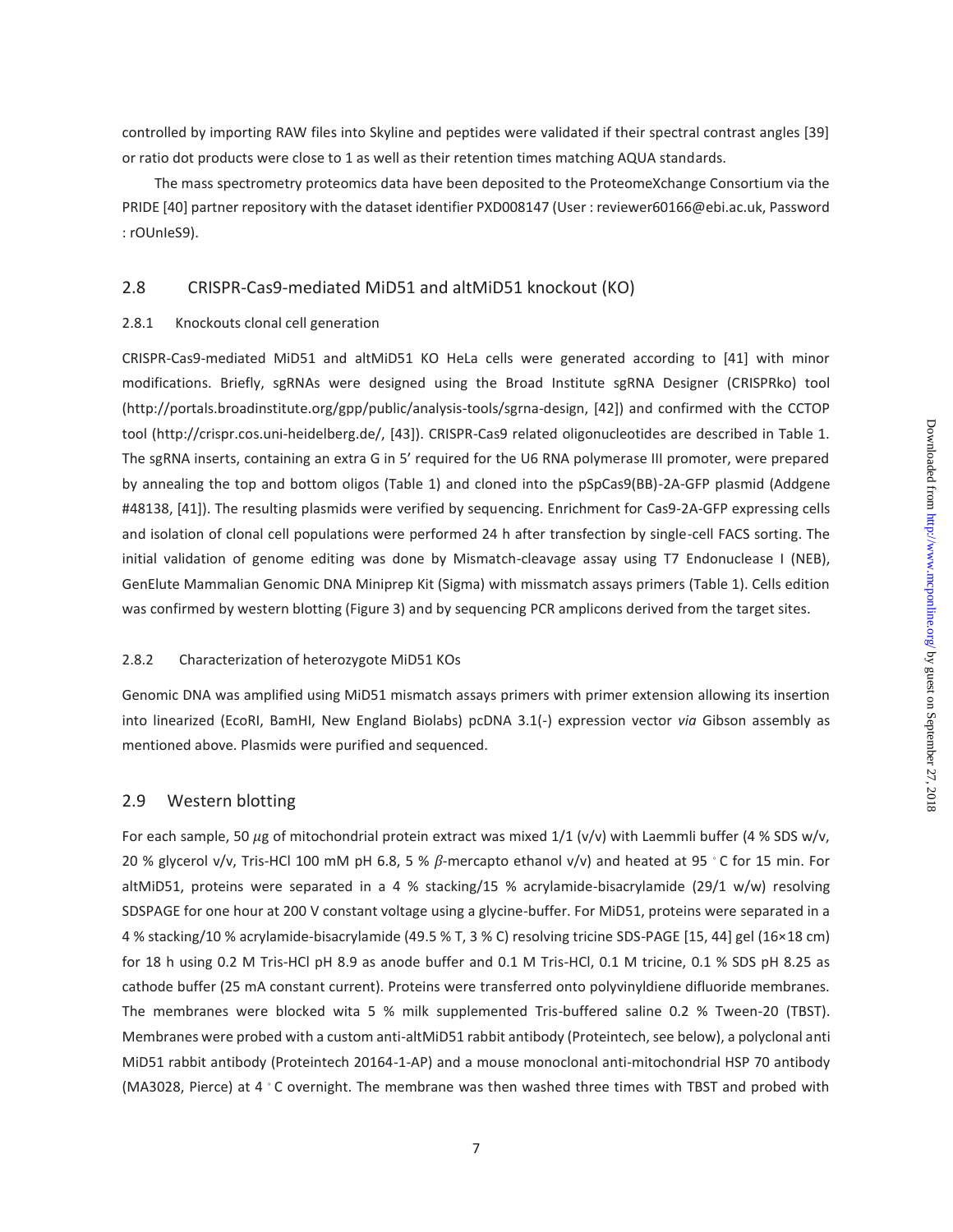goat anti-mouse (sc-2005, Santa-Cruz Biotechnology) or goat anti-rabbit-conjugated horseradish peroxidase antibodies (7074S, Cell Signaling Technology).

#### 2.10 AltMiD51 antibodies

Rabbit polyclonal anti-altMiD51 antibodies were raised against the full-length 70 amino acids recombinant altMiD51 protein and affinity purified (Proteintech Group Inc.).

#### 2.11 Statistics

All graphics and statistics were made using R [45] 3.3.2 and ggplot2 [46] 2.2.1 or higher.

#### 2.12 Cross validation with elongating ribosomes

Ribo-Seq coverage of both ORFs were extracted from GWIPS [47] for HEK and HeLa cells. All nucleotides of both ORFs were considered as mappable using Umap track of UCSC Genome Browser [48] and ribosome densities were compared between altMiD51 and MiD51 ORFs.

## 3 Results

#### 3.1 Determination of MiD51 and altMiD51 proteotypic peptides

In addition to the canonical CDS (Consensus CDS CCDS13995; RefSeq NM\_019008.5; Ensembl ENST00000325301) and associated protein (RefSeq NP\_061881, UniProt Q9NQG6; Ensembl ENSP00000327124), human *MIEF1* contains a functional and recently annotated altORF (GenBank HF548110) coding for a small protein (Uniprot L0R8F8; GenBank CCO13821.1; Ensembl ENSP00000490747) (Figure 1 a & b). Thus, *MIEF1* is clearly a prototypical dual-coding gene for which the absolute quantification of the large and small protein products is unknown. We evaluated the ability of MiD51 and altMiD51 to generate proteotypic peptides after trypsin digestion. Proteotypic peptides are specific for each protein and they must be consistently detected with excellent quality precursor and fragment mass transitions [49–52]. In order to facilitate the detection of specific tryptic peptides for both proteins, we used affinity purification coupled with mass spectrometry. MiD51<sup>GFP</sup> and altMiD51<sup>GFP</sup> were independently overexpressed in HeLa cells. Both proteins were affinity purified and analyzed via data-dependant (DDA) nano capillary liquid chromatography mass spectrometry (nanoLC-MS/MS). Several proteotypic peptides were detected for a total sequence coverage of 68.6 % and 71.9 % for altMiD51 and MiD51, respectively (Figure 1 b & Supplementary data 1). After manual evaluation (see method section), best quality proteotypic peptides were selected for parallel reaction monitoring (PRM) optimization [38, 53].

### 3.2 PRM optimization for MiD51 and altMiD51 proteotypic peptides

Selected proteotypic peptides were then validated in low-sensitivity PRM experiments in 3 kDa FASP processed samples [29]. Indeed, altMiD51 is a small protein of 70 amino acids and a low M.W. cut-off is necessary to ensure protein retention during sample preparation. Since both MiD51 and altMiD51 are mitochondrial proteins [24],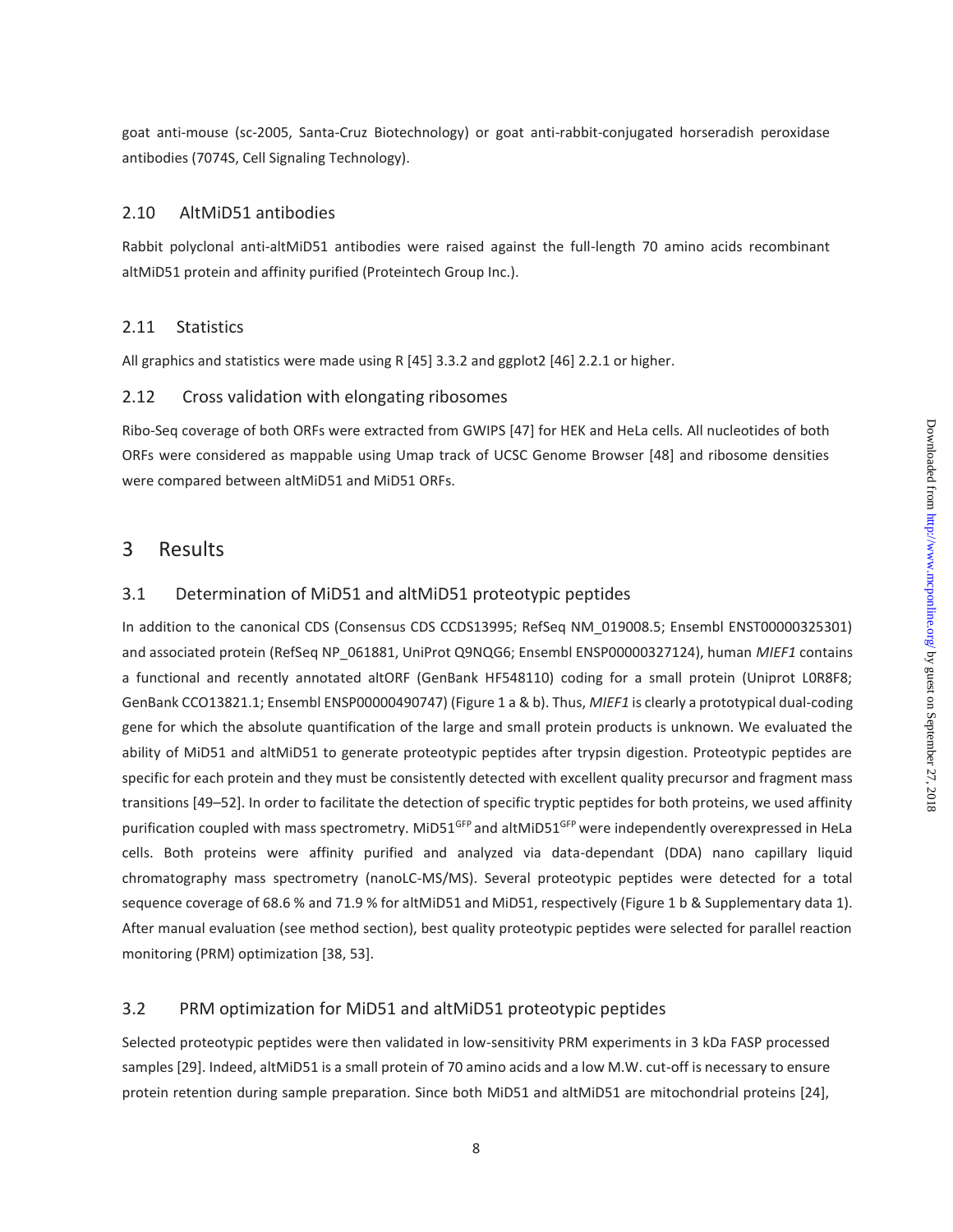mitochondria were isolated from mock-transfected cells and from cells transfected with a cDNA containing both the CDS coding for MiD51 and the native 5'UTR containing the altORF coding altMiD51 (RefSeq transcript NM 019008.4). Two proteotypic peptides for each protein were detected in these mitochondrial extracts (Supplementary Figure 1). Signal intensity for endogenous mitochondrial HSP60 peptide shows that the protein concentration of mock and transfected mitochondrial extracts were similar, and that the intensity difference for altMiD51 and MiD51 peptides between mock-transfected and altMiD51/MiD51-transfected samples did not result from differences in mitochondria preparation.

As MiD51's most intensely detected peptide (AISAPTSPTR) bore known phosphosites (Figure 1 b), a second PRM method including a dephosphorylation step using calf intestinal phosphatase (CIP) was implemented [31]. A fraction of MiD51 was indeed phosphorylated since CIP treatment resulted in a 20 % increase in intensity for AISAPTSPTR (Supplementary Figure 2). The efficiency of CIP treatment was validated with two known HSP60 tryptic phosphorylated peptides, VGGTSDVEVNEK and VTDALNATR (phosphosite.org) with an increase in intensity of 103 % and 133 %, respectively. The intensity of a non-phosphorylated HSP60 peptide did not change significantly. AltMiD51 peptides are clearly non phosphorylated since CIP treatment did not change significantly their intensity (Supplementary Figure 2). Based on these results, we selected peptides EAVLSLYR and AISAPTSPTR for absolute quantitation of altMiD51 and MiD51, respectively.

Finally, the precision of the most sensitive PRM method across different samples was estimated with the measure of the coefficient of variation (CV) on mitochondrial and whole cell extracts. Indeed, a CV below 20 % is required for absolute quantification [54]. The CVs were systematically below 20 %, indicating that both mitochondrial and whole cell extracts were suitable for quantification (Supplementary Figure 3). Even though peptide intensities are higher in mitochondrial extracts, we decided to use whole cell lysates for absolute quantification of altMiD51 and MiD51 as their preparation does not involve cell fractionation, with the risk of variable mitochondrial recovery.

#### 3.3 AltMiD51 and MiD51 protein abundances

Two synthetic stable isotope-labeled peptides for absolute quantification (AQUA) [30], EAVLSLYR and AISAPTSPTR, were spiked into the protein sample after trypsin digestion from HeLa cells and analyzed *via* PRM (Figure 1 b). A total of 5 y ion transitions starting from the most N-terminal amino acid were measured and both peptides displayed at least one quantifiable transition within a range of 40 amol - 250 fmol and a CV < 20 % (Supplementary Figure 4).

Absolute quantification PRM experiments were performed by spiking AQUA peptides with trypsin into the digestion mixture as described by [30]. After desalting and dephosphorylation with CIP treatment, the resulting peptides were processed using a high sensitivity PRM method [38]. For each peptide, retention times for the corresponding native and AQUA species as well as spectral contrast angles or ratio dot product [39] were controlled to ensure correct identification (Figure 2 a, b & Supplementary Figure 6-12). The absolute amount of native peptides were thus determined (Supplementary data 2).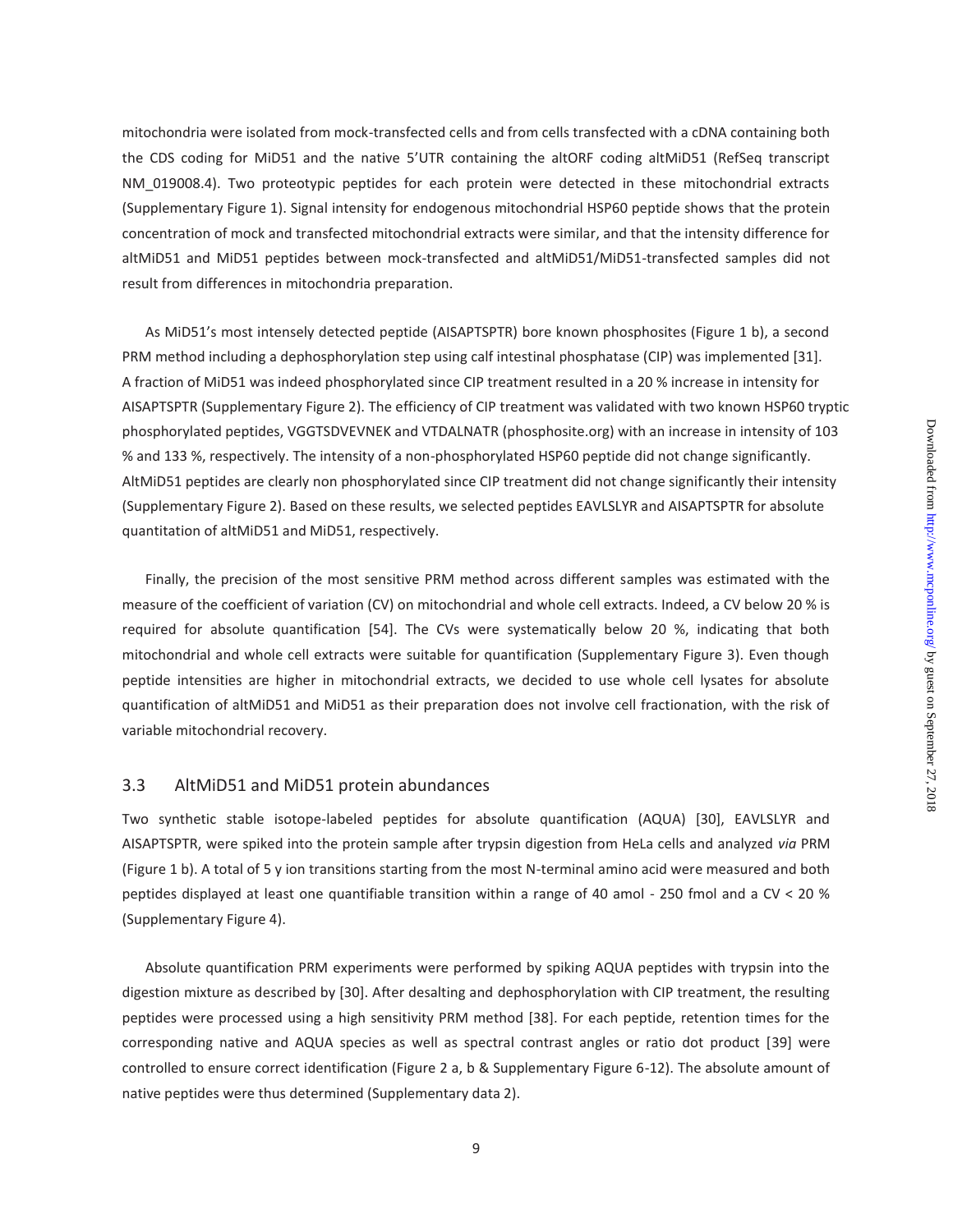#### 3.4 CRISPR-Cas9-mediated independent inactivation of altMiD51 or MiD51

As this is the first absolute quantification of a large and small protein encoded by two independent ORFs in the same gene, it is important to show that absolute amounts of MiD51 and altMiD51 are partially or completely obliterated by inactivating their respective coding sequences. Experimental modulation of altMiD51 expression independently of MiD51 expression using a RNAi-based knockdown approach is impossible since both proteins are coded by the same gene, and both coding sequences are present in the same transcripts. This is a general challenge for the study of small and large proteins coded in the same gene [14]. Thus, we implemented a CRISPRCas9 approach to independently prevent the expression of either altMiD51 or MiD51 (Figure 3 a & b) [41, 55].

Genome-edited clonal cell lines were validated by sequencing the targeted genomic region. The sequence of the PCR-amplified altMiD51 genomic region confirmed the homozygous 1 bp insertion of a A/T at position 40 of exon 2, at the Cas9 cleavage site (Figure 3 c). For MiD51, the sequence electropherogram of the PCR-amplified genomic region showed overlapping peaks (Figure 3 c), indicating the presence of heterozygous mutations in the different alleles.

AltMiD51 was competley undetectable both by western blot (Figure 3 d) and absolute quantification (Figure 4 a, Welch's t-test p-value = 0.0013), confirming successful editing of the altMiD51 ORF (Figure 3 c). Remarkably, levels of MiD51 were significantly increased in altMiD51-edited cells (Figure 4 a, Welch's t-test p-value = 0.0006). Although MiD51 was not detected by western blot in CRISPR-Cas9 MiD51 edited cells (Figure 3 d), PRM analyses showed a 86 % reduction in MiD51 levels (Figure 4 a, Welch's t-test p-value = 0.0004), suggesting that non-edited WT alleles remained. However, sequencing alleles of MiD51-edited HeLa (Figure 3 e) revealed that no WT sequence was detected, suggesting that signal from PRM experiments is due to the 6 nucleotides, and thus 2 amino acids, loss in MiD51 sequence, giving a non-frameshifted sequence coding for a truncated protein containing the AQUA MiD51 peptide (Figure 3 e, blue bar). Overall, genome editing of altMiD51 and MiD51 conclusively validated the proteotypic peptides selected for absolute quantification, and the presence of two functional and physically independent coding informations in the same gene.

#### 3.5 Absolute amounts and ratio of altMiD51 to MiD51

Absolute quantification performed in HEK 293, HeLa and colon tissue indicate that altMiD51 is the most abundant protein product of *MIEF1* (Figure 4 a, Supplementary data 2). We compared absolute quantities of altMiD51 and MiD51 in HEK 293, HeLa and human colon tissue samples to determine their stoechiometric relationship. The stoichiometry indicated that the most abundant translation product from *MIEF1* is altMiD51 rather than the canonical MiD51 protein. The ratio of altMiD51 to MiD51 is 2.71 in HEK 293 cells, 5.73 in HeLa cells, and 2.62 in Human colon tissue (Figure 4 b & Supplementary Figure 13). This observation is consistent with our analysis of ribosome occupancy with data extracted from GWIPS (Supplementary Figure 14; Supplementary data 3).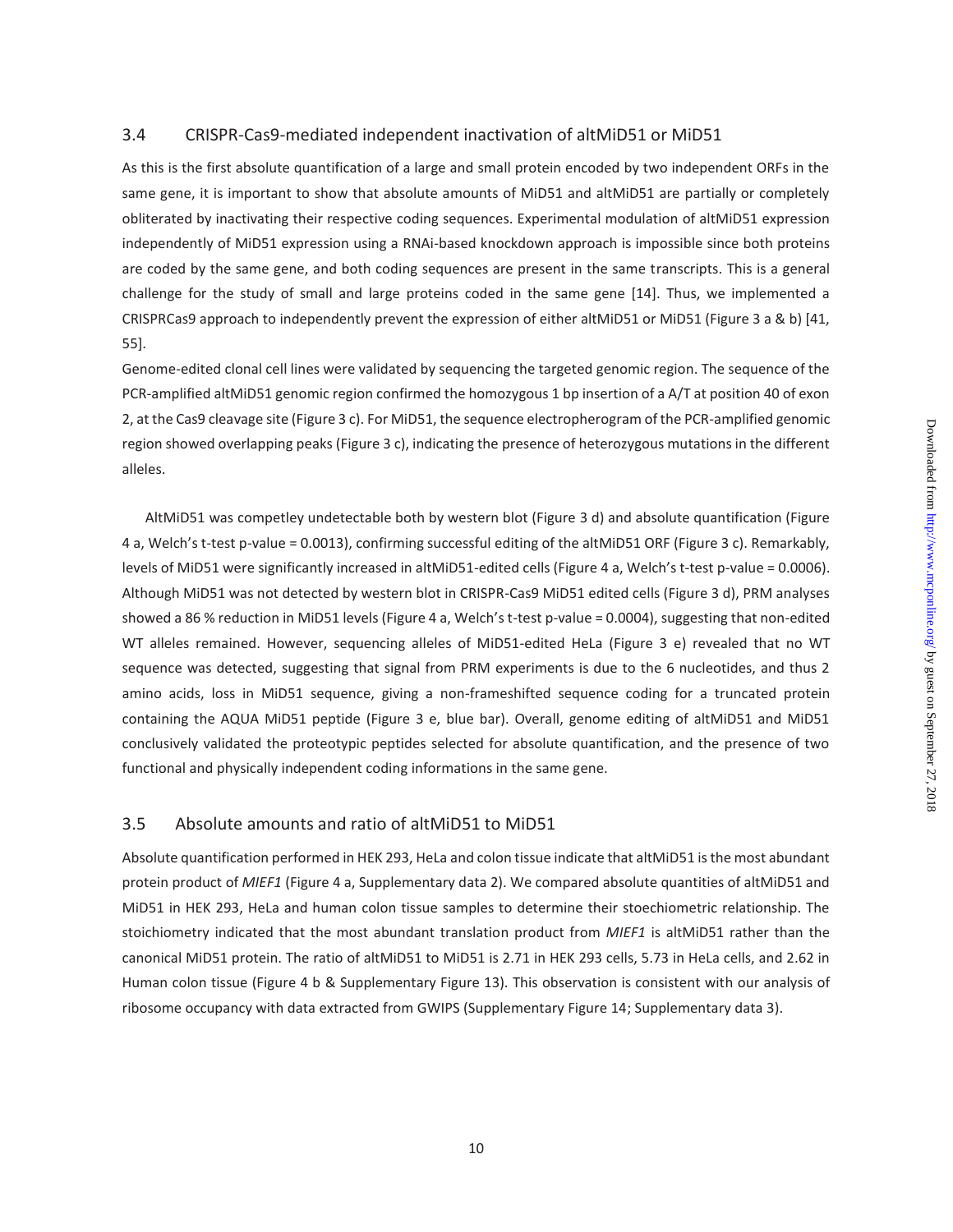## 4 Discussion

Ribosome profiling and proteogenomics strongly support the translation of alternative protein products from altORFs in addition to the translation of canonical CDSs. Yet, the absolute quantification of a small and a large protein coded by the same gene is unknown. Here, we show that levels of the 70 amino acid altMiD51, a small protein encoded in an exon originally annotated as "non-coding" of *MIEF1/SMCR7L/MiD51* are two to six times higher than the levels of the canonical MiD51 protein in cells and in a human tissue. This work illustrates that small proteins are important contributors of the proteome, and it is not because that altORFs and alternative proteins are not annotated, unlike large proteins, that they do not exist. Obviously, it is very likely that this is not a general feature of altORFs and that the expression levels of small and large proteins coded by the same genes are highly variable and gene-specific. Also, there is no correlation between protein abundance and functionality, and because the ratio altMiD51/MiD51 is > 2 does not mean that the function of altMiD51 is more significant than that of MiD51.

Several physiological processes could explain the higher ratio of altMiD51 to MiD51, including a difference in protein synthesis, a difference in protein degradation or a combination of both. Nonetheless, according to the scanning model for translation initiation, the most likely mechanism is the localization of altMiD51 upstream of MiD51 that would favor altMiD51 translation. This hypothesis is supported by ribosome profiling data aligned to the *MIEF1* locus which indicate that the density of elongating ribosomes is higher on the altORF compared to the CDS [21, 23, 47], suggesting that ribosomes efficiently translate altMiD51. In addition, MIEF1 is moderately resistant to eIF2 repression in response to severe stress induced by sodium arsenite [21]. Genes resistant to eIF2 repression are characterized by the presence of an efficiently translated upstream ORF and partial repression of translation of the main CDS in normal conditions, and derepression in response to environmental stresses [56]. Our proteomics data are in agreement with the dampening of MiD51 translation under physiological conditions.

CRISPR-mediated altMiD51 and MiD51 KO experiments resulted in two important observations. First, we observed that MiD51 expression was significantly increased in altMiD51 KO cells (Figure 4 a). In these cells, the single bp (A/T) insertion in Cas9-edited altMiD51 coding sequence resulted in the truncation of altMiD51 ORF from 210 bps to 78 bps and a parallel increase of intercistronic distance altMiD51-MiD51 from 98 to 231. The combination of a shorter upstream ORF and a longer intercistronic distance were previously shown to increase re-initiation of the downstream ORF [12, 57–60]. Thus, in addition to its role as a coding sequence for a novel mitochondrial fission factor [24] and an assembly factor implicated in mitoribosomal biogenesis [25], altMiD51 ORF may function as an upstream ORF regulating the translation of MiD51. Second, MiD51 KO cells still express altMiD51 at normal levels, which demonstrates that knocking out the canonical CDS does not completely inactivate *MIEF1*. This result illustrates for the first time that inactivating an annotated CDS may not necessarily obliterate a gene.

A combination of several circumstances have allowed small proteins to go unnoticed until recently. First, according to current human annotations, protein-coding genes have a single CDS, generally the longest ORF [1]. Thus, all efforts to find the physiological function or role in the pathology of a specific gene are invariably focused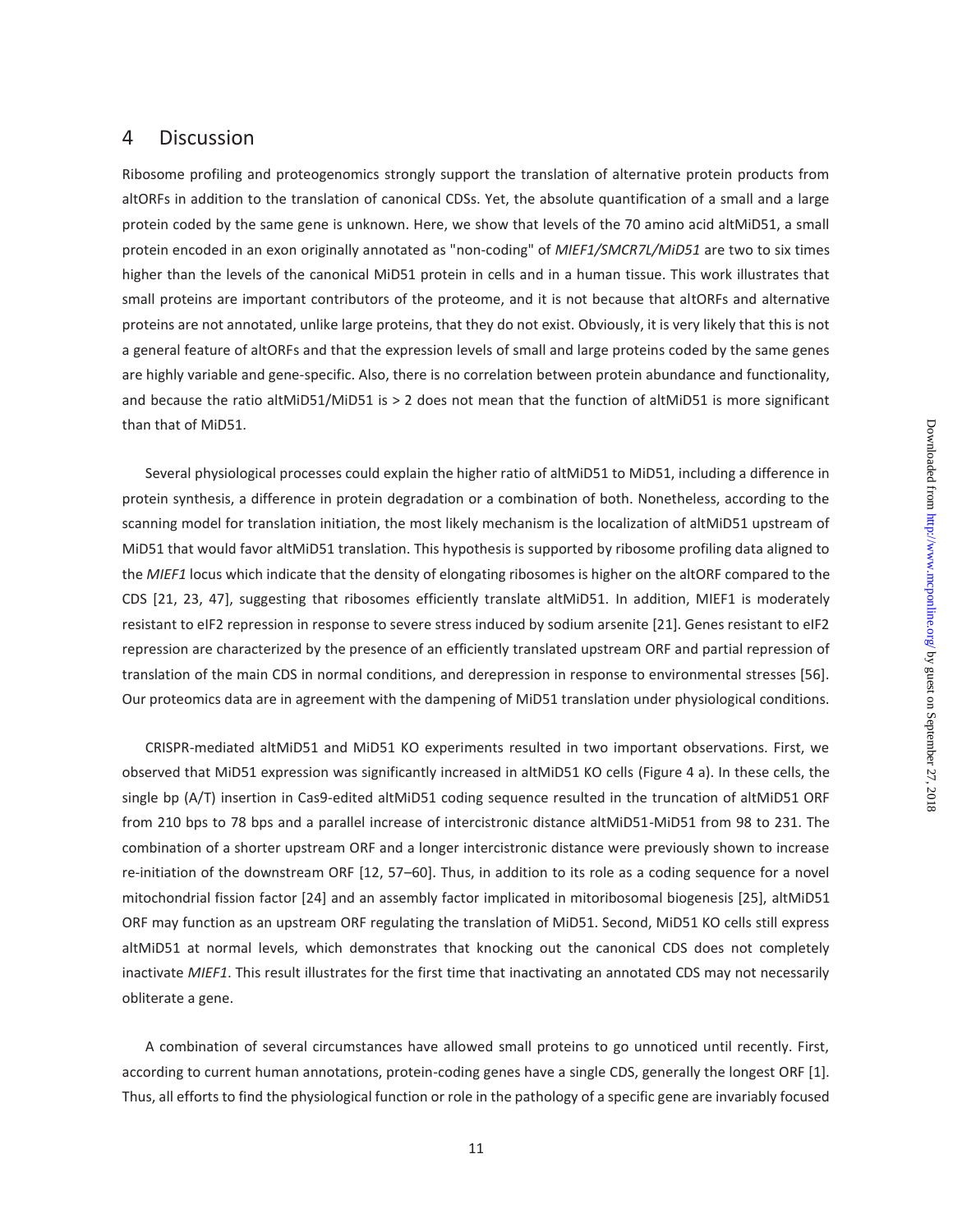on the protein encoded by this CDS, or one of its variants generated by alternative splicing. Second, in the absence of annotation of non-canonical ORFs, the protein sequence of the corresponding proteins cannot be routinely detected by MS-based proteomics approaches which rely on current protein databases containing the sequences of canonical proteins only. Third, the widely used western blot technique relies on specific antibodies, but antibodies have been raised and commercialized for canonical proteins only. Raising novel specific antibodies may take time and several attempts, thus delaying the investigations on small proteins. Fourth, the detection of small proteins by MS-based proteomics is more challenging than for large proteins. Typically, the proteome has to be fractionnated to enrich low molecular weight proteins, and the identification often relies on a single tryptic peptide [5, 9]. In addition, there may be no sites for trypsin digestion and peptides exceeding 25 aa are rarely identified in bottom-up proteomics. Fifth, because they are short, small proteins are less likely to have known protein domains discovered in large proteins, or to display a specific structure. Thus, there might exist a biased perception that small proteins have minor functions compared to large proteins in biological mechanisms. Yet, many small proteins have essential functions in prokaryotes and eukaryotes [14, 61].

AltMiD51 was integrated into the automatically annotated UniProtKB/TrEMBL database (identifier L0R8F8) in March 2013, following its detection under the name altSMCR7L [3]. It was integrated into the manually annotated UniProtKB/Swiss-Prot database in March 2017. Similar to altMiD51, which is now a manually annotated bicistronic gene, it will be important to update genome annotations according to recent proteogenomics studies [14, 24]. Indeed, the function of a dual-coding gene should not be inferred according to the molecular activity of the larger protein product only. In addition, the impact of mutations on gene function should not be analyzed in the conceptual frame of a single CDS, since mutations outside currently annotated CDSs may affect non-canonical ORFs and ultimately, gene function [62]. Finally, our results clearly demonstrate that knocking out the canonical CDS in a gene and leaving altORFs unnaltered does not completely abrogate the translation output of that gene.

## 5 Acknowledgments

This study was supported by the Biobanque des maladies digestives du Centre de recherche du CHUS (CIUSSS de l'Estrie – CHUS), certified by the Canadian Tissue Repository Network and affiliated with the Réseau de recherche sur le cancer. Authors are thankful to Michael T. Ryan and Laura Osellame for constructive exchanges, particularly on MiD51 detection via western-blot, François-Michel Boisvert for access to mass spectrometer. Recombinant GST was a generous gift of Marie-Line Dubois.

## References

- [1] Marcel E Dinger, Ken C Pang, Tim R Mercer, and John S Mattick. Differentiating protein-coding and noncoding rna: challenges and ambiguities. *PLoS computational biology*, 4(11):e1000176, 2008.
- [2] Gloria A Brar and Jonathan S Weissman. Ribosome profiling reveals the what, when, where and how of protein synthesis. *Nature Reviews Molecular Cell Biology*, 16(11):651–664, 2015.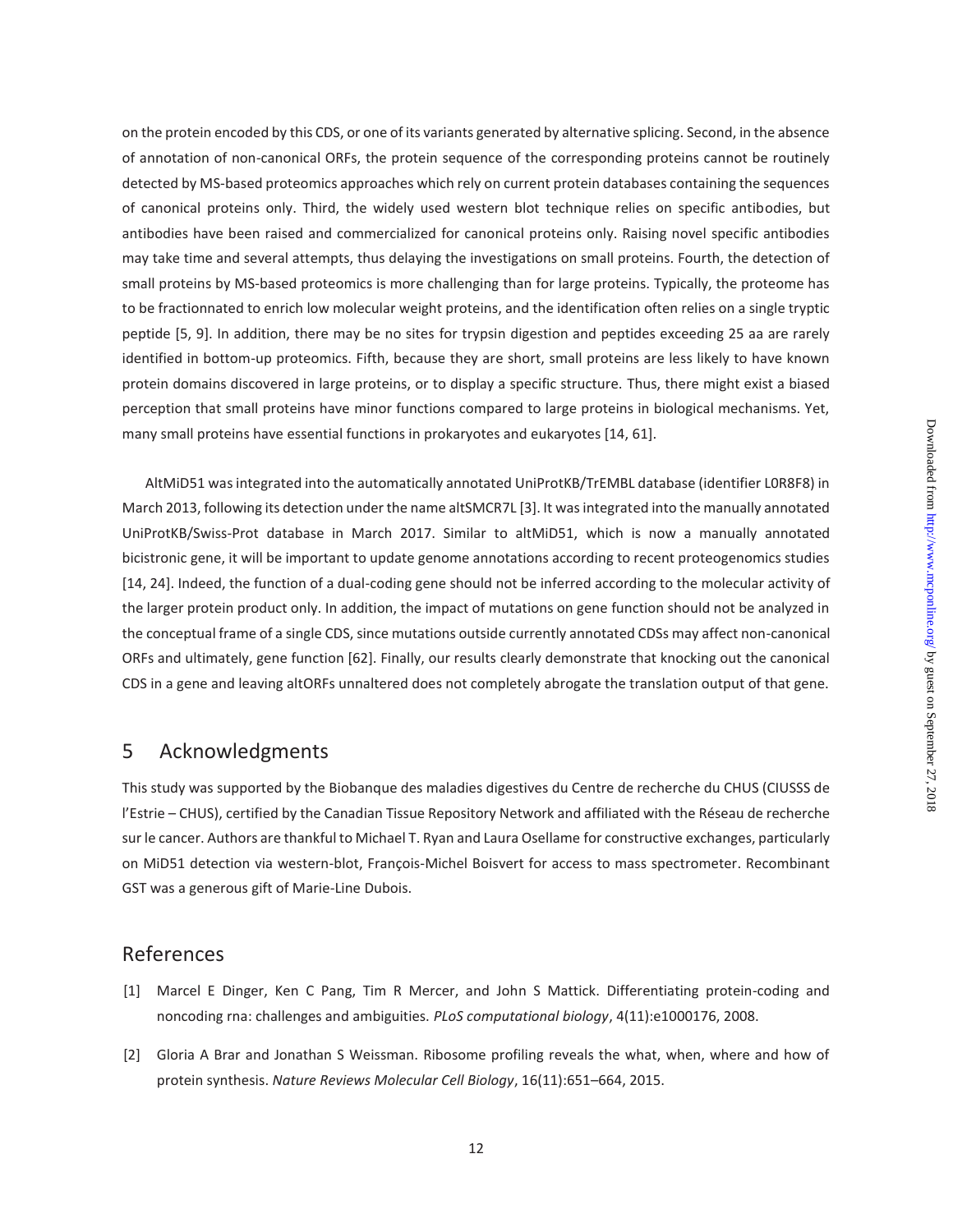- [3] Benoît Vanderperre, Jean-François Lucier, Cyntia Bissonnette, Julie Motard, Guillaume Tremblay, Solène Vanderperre, Maxence Wisztorski, Michel Salzet, François-Michel Boisvert, and Xavier Roucou. Direct detection of alternative open reading frames translation products in human significantly expands the proteome. *PloS one*, 8(8):e70698, 2013.
- [4] Gerben Menschaert, Wim Van Criekinge, Tineke Notelaers, Alexander Koch, Jeroen Crappé, Kris Gevaert, and Petra Van Damme. Deep proteome coverage based on ribosome profiling aids mass spectrometrybased protein and peptide discovery and provides evidence of alternative translation products and nearcognate translation initiation events. *Molecular & cellular proteomics*, 12(7):1780–1790, 2013.
- [5] Jiao Ma, Carl C Ward, Irwin Jungreis, Sarah A Slavoff, Adam G Schwaid, John Neveu, Bogdan A Budnik, Manolis Kellis, and Alan Saghatelian. Discovery of human sorf-encoded polypeptides (seps) in cell lines and tissue. *Journal of proteome research*, 13(3):1757–1765, 2014.
- [6] Alexander Koch, Daria Gawron, Sandra Steyaert, Elvis Ndah, Jeroen Crappé, Sarah De Keulenaer, Ellen De Meester, Ming Ma, Ben Shen, Kris Gevaert, et al. A proteogenomics approach integrating proteomics and ribosome profiling increases the efficiency of protein identification and enables the discovery of alternative translation start sites. *Proteomics*, 14(23-24):2688–2698, 2014.
- [7] Ariel A Bazzini, Timothy G Johnstone, Romain Christiano, Sebastian D Mackowiak, Benedikt Obermayer, Elizabeth S Fleming, Charles E Vejnar, Miler T Lee, Nikolaus Rajewsky, Tobias C Walther, et al. Identification of small orfs in vertebrates using ribosome footprinting and evolutionary conservation. *The EMBO journal*, page e201488411, 2014.
- [8] Alexey I Nesvizhskii. Proteogenomics: concepts, applications and computational strategies. *Nature methods*, 11(11):1114–1125, 2014.
- [9] Jiao Ma, Jolene K Diedrich, Irwin Jungreis, Cynthia Donaldson, Joan Vaughan, Manolis Kellis, John R Yates III, and Alan Saghatelian. Improved identification and analysis of small open reading frame encoded polypeptides. *Analytical chemistry*, 88(7):3967–3975, 2016.
- [10] Volodimir Olexiouk and Gerben Menschaert. Identification of small novel coding sequences, a proteogenomics endeavor. In *Proteogenomics*, pages 49–64. Springer, 2016.
- [11] Nicholas T Ingolia, Sina Ghaemmaghami, John RS Newman, and Jonathan S Weissman. Genome-wide analysis in vivo of translation with nucleotide resolution using ribosome profiling. *science*, 324(5924):218– 223, 2009.
- [12] Hélène Mouilleron, Vivian Delcourt, and Xavier Roucou. Death of a dogma: eukaryotic mrnas can code for more than one protein. *Nucleic acids research*, 44(1):14–23, 2015.
- [13] Nicholas T Ingolia. Ribosome footprint profiling of translation throughout the genome. *Cell*, 165(1):22–33, 2016.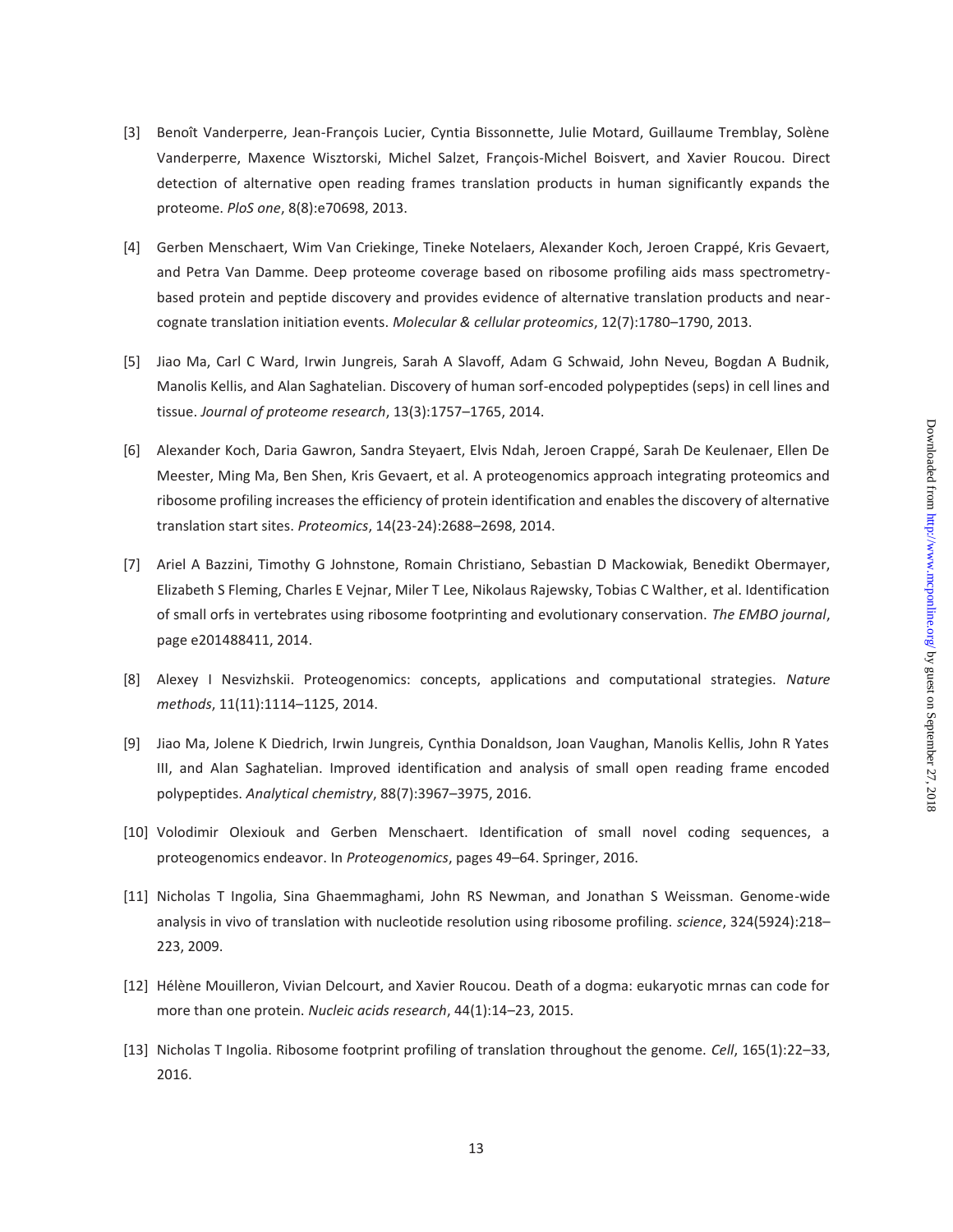- [14] Vivian Delcourt, Antanas Staskevicius, Michel Salzet, Isabelle Fournier, and Xavier Roucou. Small proteins encoded by unannotated orfs are rising stars of the proteome, confirming shortcomings in genome annotations and current vision of an mrna. *Proteomics*, 2017.
- [15] Catherine S Palmer, Laura D Osellame, David Laine, Olga S Koutsopoulos, Ann E Frazier, and Michael T Ryan. Mid49 and mid51, new components of the mitochondrial fission machinery. *EMBO reports*, 12(6): 565–573, 2011.
- [16] Zhenzhen Zhang, Lei Liu, Shengnan Wu, and Da Xing. Drp1, mff, fis1, and mid51 are coordinated to mediate mitochondrial fission during uv irradiation–induced apoptosis. *The FASEB Journal*, 30(1):466–476, 2016.
- [17] Laura D Osellame, Abeer P Singh, David A Stroud, Catherine S Palmer, Diana Stojanovski, Rajesh Ramachandran, and Michael T Ryan. Cooperative and independent roles of the drp1 adaptors mff, mid49 and mid51 in mitochondrial fission. *J Cell Sci*, 129(11):2170–2181, 2016.
- [18] Sooncheol Lee, Botao Liu, Soohyun Lee, Sheng-Xiong Huang, Ben Shen, and Shu-Bing Qian. Global mapping of translation initiation sites in mammalian cells at single-nucleotide resolution. *Proceedings of the National Academy of Sciences*, 109(37):E2424–E2432, 2012.
- [19] Min-Sik Kim, Sneha M Pinto, Derese Getnet, Raja Sekhar Nirujogi, Srikanth S Manda, Raghothama Chaerkady, Anil K Madugundu, Dhanashree S Kelkar, Ruth Isserlin, Shobhit Jain, et al. A draft map of the human proteome. *Nature*, 509(7502):575–581, 2014.
- [20] Jeroen Crappé, Elvis Ndah, Alexander Koch, Sandra Steyaert, Daria Gawron, Sarah De Keulenaer, Ellen De Meester, Tim De Meyer, Wim Van Criekinge, Petra Van Damme, et al. Proteoformer: deep proteome coverage through ribosome profiling and ms integration. *Nucleic acids research*, 43(5):e29–e29, 2014.
- [21] Dmitry E Andreev, Patrick BF O'Connor, Ciara Fahey, Elaine M Kenny, Ilya M Terenin, Sergey E Dmitriev, Paul Cormican, Derek W Morris, Ivan N Shatsky, and Pavel V Baranov. Translation of 5' leaders is pervasive in genes resistant to eif2 repression. *Elife*, 4:e03971, 2015.
- [22] Carmela Sidrauski, Anna M McGeachy, Nicholas T Ingolia, and Peter Walter. The small molecule isrib reverses the effects of eif2*α* phosphorylation on translation and stress granule assembly. *Elife*, 4:e05033, 2015.
- [23] Lorenzo Calviello, Neelanjan Mukherjee, Emanuel Wyler, Henrik Zauber, Antje Hirsekorn, Matthias Selbach, Markus Landthaler, Benedikt Obermayer, and Uwe Ohler. Detecting actively translated open reading frames in ribosome profiling data. *Nature methods*, 13(2):165, 2016.
- [24] Sondos Samandi, Annie V Roy, Vivian Delcourt, Jean-François Lucier, Jules Gagnon, Maxime C Beaudoin, Benoît Vanderperre, Marc-André Breton, Julie Motard, Jean-François Jacques, et al. Deep transcriptome annotation enables the discovery and functional characterization of cryptic small proteins. *eLife*, 6:e27860, 2017.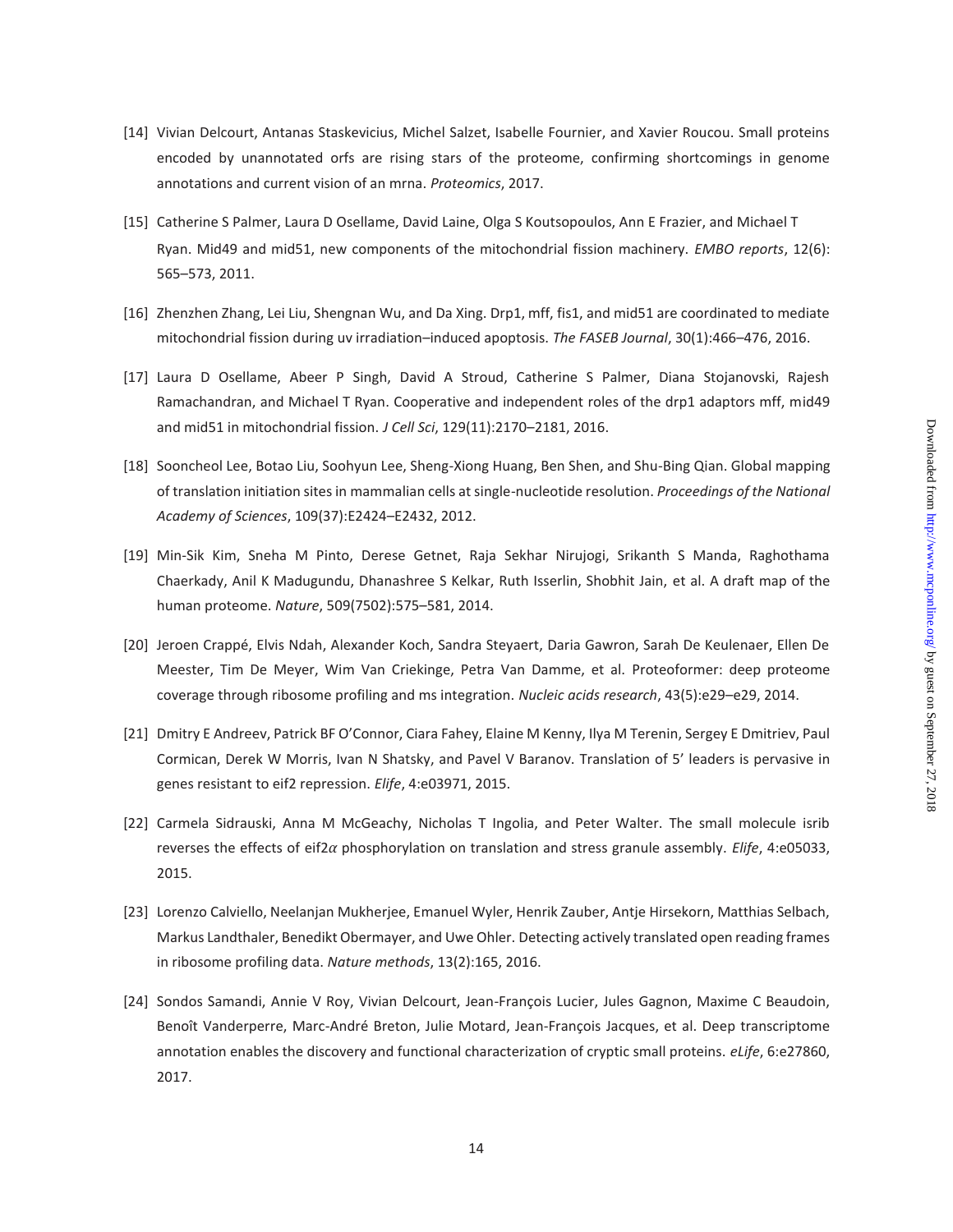- [25] Alan Brown, Sorbhi Rathore, Dari Kimanius, Shintaro Aibara, Xiao-chen Bai, Joanna Rorbach, Alexey Amunts, and V Ramakrishnan. Structures of the human mitochondrial ribosome in native states of assembly. *Nature structural & molecular biology*, 24(10):866–869, 2017.
- [26] Daniel G Gibson, Lei Young, Ray-Yuan Chuang, J Craig Venter, Clyde A Hutchison, and Hamilton O Smith. Enzymatic assembly of dna molecules up to several hundred kilobases. *Nature methods*, 6(5):343–345, 2009.
- [27] Iain M Cheeseman and Arshad Desai. A combined approach for the localization and tandem affinity purification of protein complexes from metazoans. *Sci. STKE*, 2005(266):pl1, 2005.
- [28] Bruno Antonsson, Sylvie Montessuit, Belen Sanchez, and Jean-Claude Martinou. Bax is present as a high molecular weight oligomer/complex in the mitochondrial membrane of apoptotic cells. *Journal of Biological Chemistry*, 276(15):11615–11623, 2001.
- [29] Jacek R Wisniewski, Alexandre Zougman, Nagarjuna Nagaraj, and Matthias Mann. Universal sample preparation method for proteome analysis. *Nature methods*, 6(5):359, 2009.
- [30] Scott A Gerber, John Rush, Olaf Stemman, Marc W Kirschner, and Steven P Gygi. Absolute quantification of proteins and phosphoproteins from cell lysates by tandem ms. *Proceedings of the National Academy of Sciences*, 100(12):6940–6945, 2003.
- [31] Ronghu Wu, Wilhelm Haas, Noah Dephoure, Edward L Huttlin, Bo Zhai, Mathew E Sowa, and Steven P Gygi. A large-scale method to measure absolute protein phosphorylation stoichiometries. *Nature methods*, 8 (8):677–683, 2011.
- [32] Jurgen Cox, Nadin Neuhauser, Annette Michalski, Richard A Scheltema, Jesper V Olsen, and Matthias Mann. Andromeda: a peptide search engine integrated into the maxquant environment. *Journal of proteome research*, 10(4):1794–1805, 2011.
- [33] Jürgen Cox and Matthias Mann. Maxquant enables high peptide identification rates, individualized ppbrange mass accuracies and proteome-wide protein quantification. *Nature biotechnology*, 26(12):1367– 1372, 2008.
- [34] Joshua E Elias and Steven P Gygi. Target-decoy search strategy for increased confidence in large-scale protein identifications by mass spectrometry. *Nature methods*, 4(3):207–214, 2007.
- [35] UniProt. Uniprot: the universal protein knowledgebase. *Nucleic acids research*, 45(D1):D158–D169, 2017.
- [36] Mathieu Schaeffer, Alain Gateau, Daniel Teixeira, Pierre-André Michel, Monique Zahn-Zabal, and Lydie Lane. The nextprot peptide uniqueness checker: a tool for the proteomics community. *Bioinformatics*, 33 (21):3471–3472, 2017.
- [37] Brendan MacLean, Daniela M Tomazela, Nicholas Shulman, Matthew Chambers, Gregory L Finney, Barbara Frewen, Randall Kern, David L Tabb, Daniel C Liebler, and Michael J MacCoss. Skyline: an open source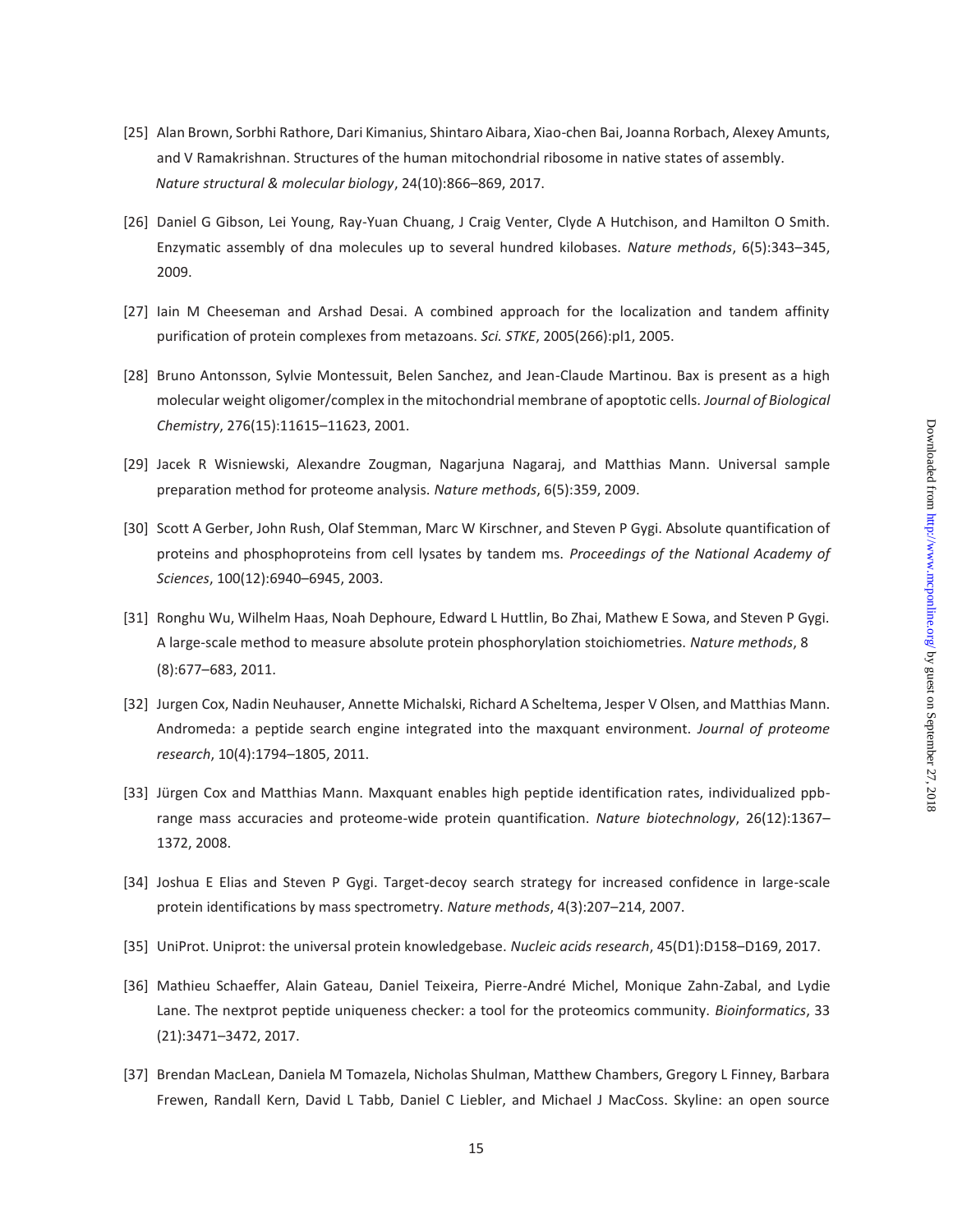document editor for creating and analyzing targeted proteomics experiments. *Bioinformatics*, 26(7):966– 968, 2010.

- [38] Sebastien Gallien, Adele Bourmaud, Sang Yoon Kim, and Bruno Domon. Technical considerations for largescale parallel reaction monitoring analysis. *Journal of proteomics*, 100:147–159, 2014.
- [39] Katty X Wan, Ilan Vidavsky, and Michael L Gross. Comparing similar spectra: from similarity index to spectral contrast angle. *Journal of the American Society for Mass Spectrometry*, 13(1):85–88, 2002.
- [40] Juan Antonio Vizcaíno, Attila Csordas, Noemi Del-Toro, José A Dianes, Johannes Griss, Ilias Lavidas, Gerhard Mayer, Yasset Perez-Riverol, Florian Reisinger, Tobias Ternent, et al. 2016 update of the pride database and its related tools. *Nucleic acids research*, 44(D1):D447–D456, 2015.
- [41] F Ann Ran, Patrick D Hsu, Jason Wright, Vineeta Agarwala, David A Scott, and Feng Zhang. Genome engineering using the crispr-cas9 system. *Nature protocols*, 8(11):2281–2308, 2013.
- [42] John G Doench, Nicolo Fusi, Meagan Sullender, Mudra Hegde, Emma W Vaimberg, Katherine F Donovan, Ian Smith, Zuzana Tothova, Craig Wilen, Robert Orchard, et al. Optimized sgrna design to maximize activity and minimize off-target effects of crispr-cas9. *Nature biotechnology*, 34(2):184–191, 2016.
- [43] Manuel Stemmer, Thomas Thumberger, Maria del Sol Keyer, Joachim Wittbrodt, and Juan L Mateo. Cctop: an intuitive, flexible and reliable crispr/cas9 target prediction tool. *PloS one*, 10(4):e0124633, 2015.
- [44] Hermann Schägger. Tricine–SDS-PAGE. *Nature Protocols*, 1(1):16–22, 2006.
- [45] R Core Team. *R: A Language and Environment for Statistical Computing*. R Foundation for Statistical Computing, Vienna, Austria, 2014. URL http://www.R-project.org/.
- [46] Hadley Wickham. *ggplot2: elegant graphics for data analysis*. Springer, 2016.
- [47] Audrey M Michel, Gearoid Fox, Anmol M. Kiran, Christof De Bo, Patrick BF O'Connor, Stephen M Heaphy, James PA Mullan, Claire A Donohue, Desmond G Higgins, and Pavel V Baranov. Gwips-viz: development of a ribo-seq genome browser. *Nucleic acids research*, 42(D1):D859–D864, 2013.
- [48] Mehran Karimzadeh, Carl Ernst, Anshul Kundaje, and Michael M Hoffman. Umap and bismap: quantifying genome and methylome mappability. *bioRxiv*, page 095463, 2016.
- [49] Bernhard Kuster, Markus Schirle, Parag Mallick, and Ruedi Aebersold. Scoring proteomes with proteotypic peptide probes. *Nature reviews Molecular cell biology*, 6(7):577–583, 2005.
- [50] Parag Mallick, Markus Schirle, Sharon S Chen, Mark R Flory, Hookeun Lee, Daniel Martin, Jeffrey Ranish, Brian Raught, Robert Schmitt, Thilo Werner, et al. Computational prediction of proteotypic peptides for quantitative proteomics. *Nature biotechnology*, 25(1):125–131, 2007.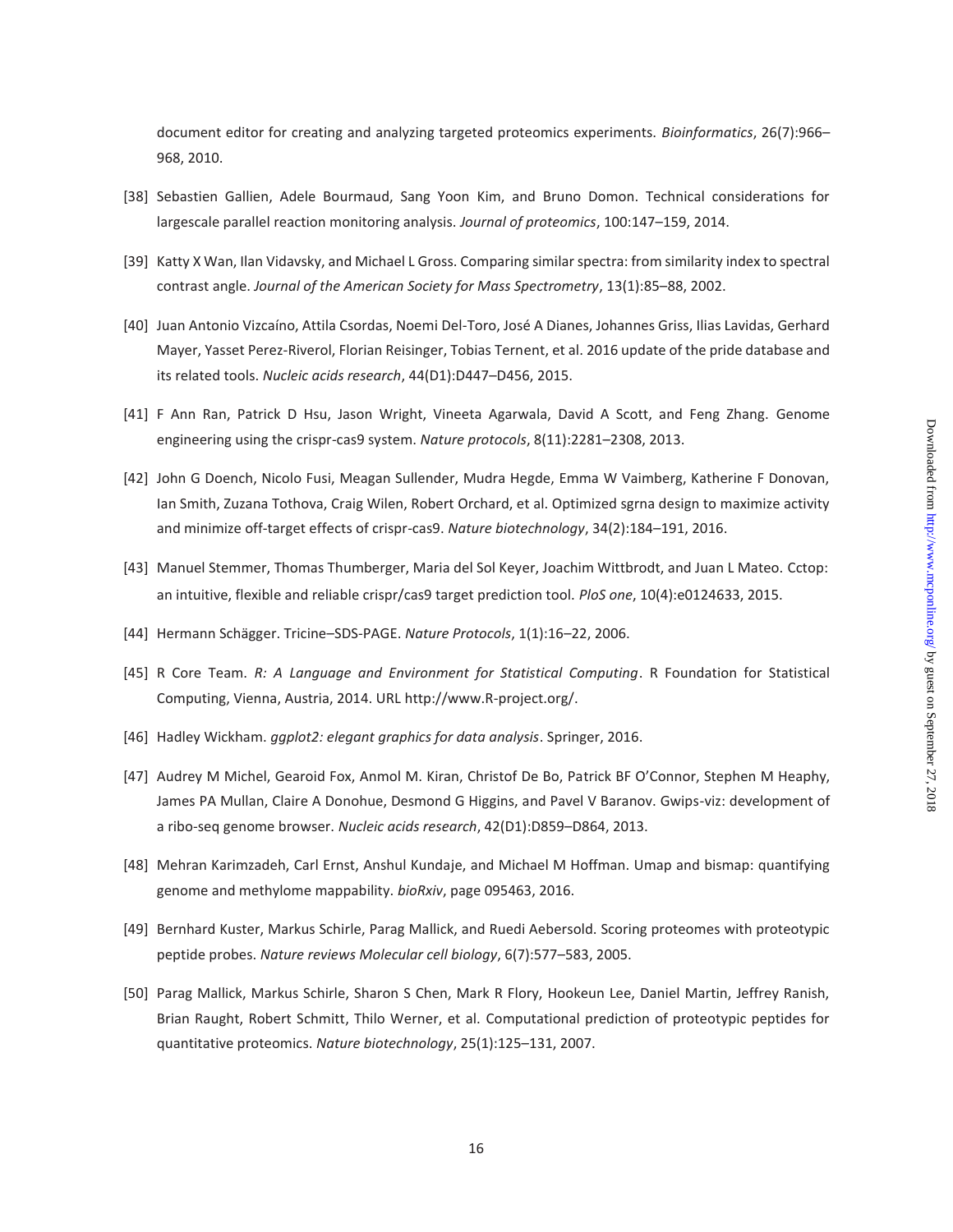- [51] Mathias Wilhelm, Judith Schlegl, Hannes Hahne, Amin Moghaddas Gholami, Marcus Lieberenz, Mikhail M Savitski, Emanuel Ziegler, Lars Butzmann, Siegfried Gessulat, Harald Marx, et al. Mass-spectrometry-based draft of the human proteome. *Nature*, 509(7502):582, 2014.
- [52] Daniel P Zolg, Mathias Wilhelm, Karsten Schnatbaum, Johannes Zerweck, Tobias Knaute, Bernard Delanghe, Derek J Bailey, Siegfried Gessulat, Hans-Christian Ehrlich, Maximilian Weininger, et al. Building proteometools based on a complete synthetic human proteome. *Nature Methods*, 2017.
- [53] Adele Bourmaud, Sebastien Gallien, and Bruno Domon. Parallel reaction monitoring using quadrupoleorbitrap mass spectrometer: Principle and applications. *Proteomics*, 16(15-16):2146–2159, 2016.
- [54] Sebastien Gallien, Sang Yoon Kim, and Bruno Domon. Large-scale targeted proteomics using internal standard triggered-parallel reaction monitoring (is-prm). *Molecular & Cellular Proteomics*, 14(6):1630– 1644, 2015.
- [55] Rodolphe Barrangou, Christophe Fremaux, Hélène Deveau, Melissa Richards, Patrick Boyaval, Sylvain Moineau, Dennis A Romero, and Philippe Horvath. Crispr provides acquired resistance against viruses in prokaryotes. *Science*, 315(5819):1709–1712, 2007.
- [56] Sara K Young and Ronald C Wek. Upstream open reading frames differentially regulate gene-specific translation in the integrated stress response. *Journal of Biological Chemistry*, pages jbc–R116, 2016.
- [57] MARILYN Kozak. Effects of intercistronic length on the efficiency of reinitiation by eucaryotic ribosomes. *Molecular and Cellular Biology*, 7(10):3438–3445, 1987.
- [58] BG Luukkonen, Wei Tan, and Stefan Schwartz. Efficiency of reinitiation of translation on human immunodeficiency virus type 1 mrnas is determined by the length of the upstream open reading frame and by intercistronic distance. *Journal of Virology*, 69(7):4086–4094, 1995.
- [59] Marilyn Kozak. Constraints on reinitiation of translation in mammals. *Nucleic Acids Research*, 29(24): 5226– 5232, 2001.
- [60] Cristina Barbosa, Isabel Peixeiro, and Luísa Romão. Gene expression regulation by upstream open reading frames and human disease. *PLoS genetics*, 9(8):e1003529, 2013.
- [61] Gisela Storz, Yuri I Wolf, and Kumaran S Ramamurthi. Small proteins can no longer be ignored. *Annual review of biochemistry*, 83:753–777, 2014.
- [62] Marie A Brunet, Sébastien A Levesque, Darel J Hunting, Alan A Cohen, and Xavier Roucou. Recognition of the polycistronic nature of human genes is critical to understanding the genotype-phenotype relationship. *Genome research*, 2018.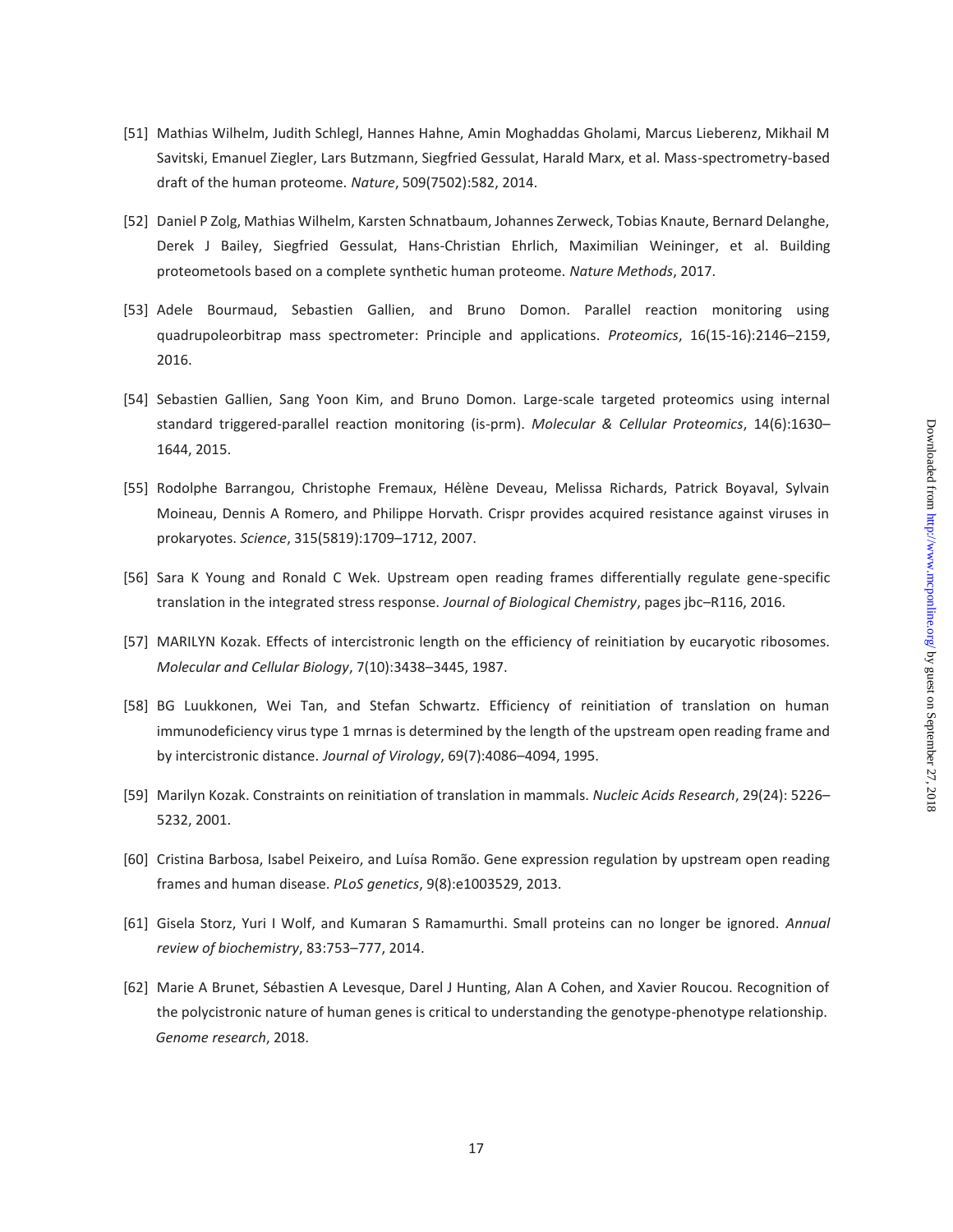[63] Peter V Hornbeck, Bin Zhang, Beth Murray, Jon M Kornhauser, Vaughan Latham, and Elzbieta Skrzypek. Phosphositeplus, 2014: mutations, ptms and recalibrations. *Nucleic acids research*, 43(D1):D512–D520, 2014.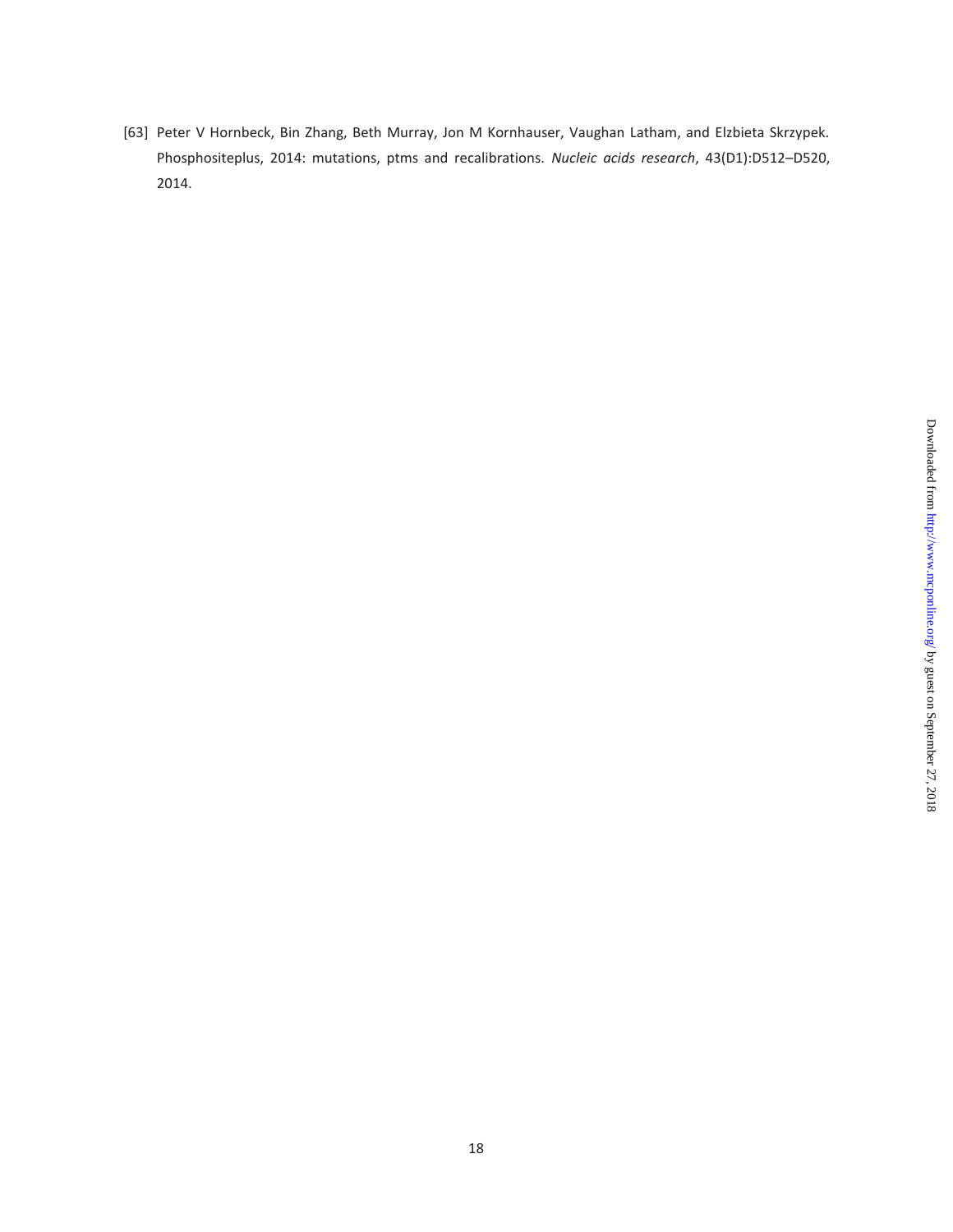## 6 Figure Legends

Figure 1: Schematic representation of human *MIEF1* RefSeq variant 1 mRNA and altMiD51 and MiD51 proteins (a) Human *MIEF1* includes 11 exons (RefSeq, GRCh38.p7). The mRNA variant 1 (NM\_019008.5) shown here contains 6 exons. The CDS (blue) is shared between exons 3 to 6. AltMiD51 ORF is localized within exon 2, annotated as a non-coding exon. (b) Sequence coverage in AP-MS experiments is represented in light colors. Proteotypic peptides sequence and positions (a.a.) are shown. EAVLSLYR and AISAPTSPTR peptides were selected for absolute quantification. \* : known phosphorylated residue (phosphosite.org, [63])

#### Figure 2: Identification and quantification of altMiD51 and MiD51

(a) Extracted fragment-ion transition chromatograms of MiD51 ([AISAPTSPTR+2H]<sup>2+</sup>  $\rightarrow$  y<sub>6</sub><sup>+</sup>) and altMiD51  $([EAVLSLYR+2H]^{2+} \to y_4^+)$  peptides in HeLa cells. (b) Spectral contrast angle analysis of endogenous peptides (top) and stable isotope labelled synthetic peptides (bottom) extracted from Supplementary Figure 5.

#### Figure 3: CRISPR-Cas9 editing of genomic altMiD51 and MiD51

(a) Schematic representation of CRISPR-Cas9 experiments strategy. For clarity, only 5 exons are shown. Alt-MiD51 within exon 2 is shown in red. MiD51 coding sequence (blue), overlaps exons 3, 4 and part of exon 5. (b) Genomic sequences around the programmed cut sites in non-edited HeLa cells and corresponding sequences. PAM sites are highlighted in yellow, and the genomic sequences targeted by the guide RNAs are highlighted in green. The programmed cut sites are also shown, at nucleotide 40 in exon 2 and nucleotide 137 in exon 3. (c) Genomic sequence around the programmed cut sites in CRISPR-Cas9-edited HeLa cells. In the altMiD51-edited clone, a 1 bp A/T insertion (labeled in red, and red star above the electropherogram) occurred at the cut site. In the MiD51edited clone, a mixture of different sequences are detected 10 nucleotides upstream the programmed cut site (red star), indicating the presence of different alleles. (d) Mitochondrial extracts from non-edited, MiD51 edited and altMiD51-edited HeLa cells were lysed and analyzed by western blot with antibodies against mtHSP70, MiD51 and custom altMiD51 antibodies, as indicated. (e) CRISPR-Cas9 MiD51 knock-out sequence analysis. Sequences are aligned with electropherogram of panel c. \* refers to a non-specific target of MiD51 antibodies  $[17]$ 

#### Figure 4: Absolute quantification and stoichiometries

(a) Absolute quantification of altMiD51 and MiD51 in Colon tissue (technical triplicate), HEK 293, HeLa and CRISPR-Cas9 knock outs (biological triplicates). Error bars = standard deviations. (b) Stoichiometry determination based on absolute quantities of altMiD51 and MiD51. Boxplots represent three biological (HEK 293 & HeLa) or technical (Colon) replicates. Welch's t-test p < 0.05 (\*), < 0.01 (\*\*), < 0.001 (\*\*\*)

#### 7 Table

Table 1: Oligonucleotide sequences used for CRISPR-Cas9 genome editing experiments.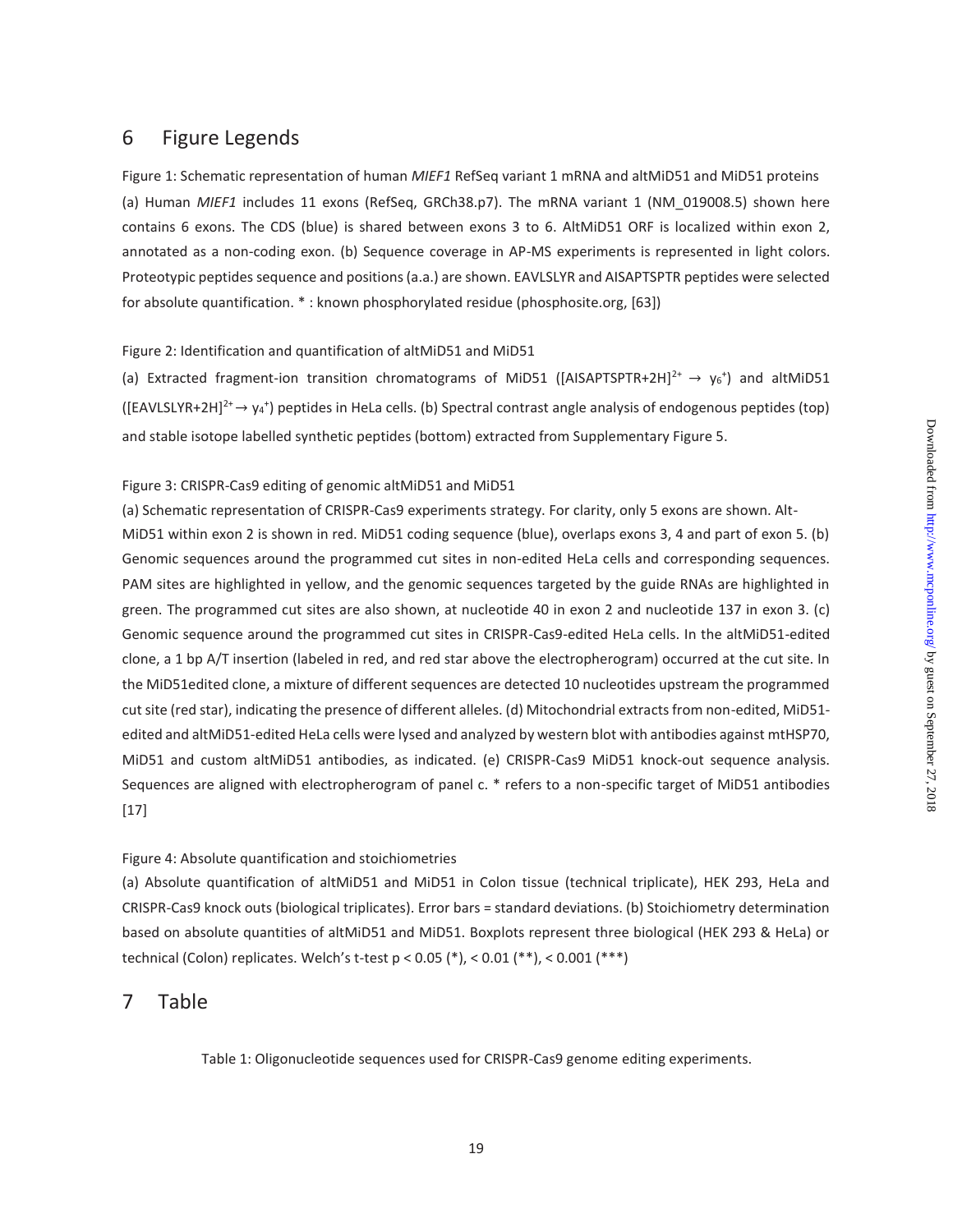|                         | Oligonucleotide sequences for altMiD51 knock out | Oligonucleotide sequences for MiD51 knock out |
|-------------------------|--------------------------------------------------|-----------------------------------------------|
| Genomic target site     | 5'-TGGAGCCGAGAGGCGGTGCT-3'                       | 5'-CGCTGGCAGTTAAGCGGGTA-3'                    |
| Top oligonucleotide     | 5'-CACCGAGCACCGCCTCTCGGCTCCA-3'                  | 5'-CACCGTACCCGCTTAACTGCCAGCG-3'               |
| Bottom oligonucleotide  | 5'-AAACTGGAGCCGAGAGGCGGTGCTC-3'                  | 5'-AAACCGCTGGCAGTTAAGCGGGTAC-3'               |
| T7 endonuclease 1       | 5'-GGGGTCTCTGGAACTTGGAT-3'                       | 5'-GGTCCCAGTACTTATGGCCG-3'                    |
| mismatch assays primers | 5'-TCCTTTTCTCGGTCCCTTGC-3'                       | 5'-CCACGCAGAAAATCTCAGGG-3'                    |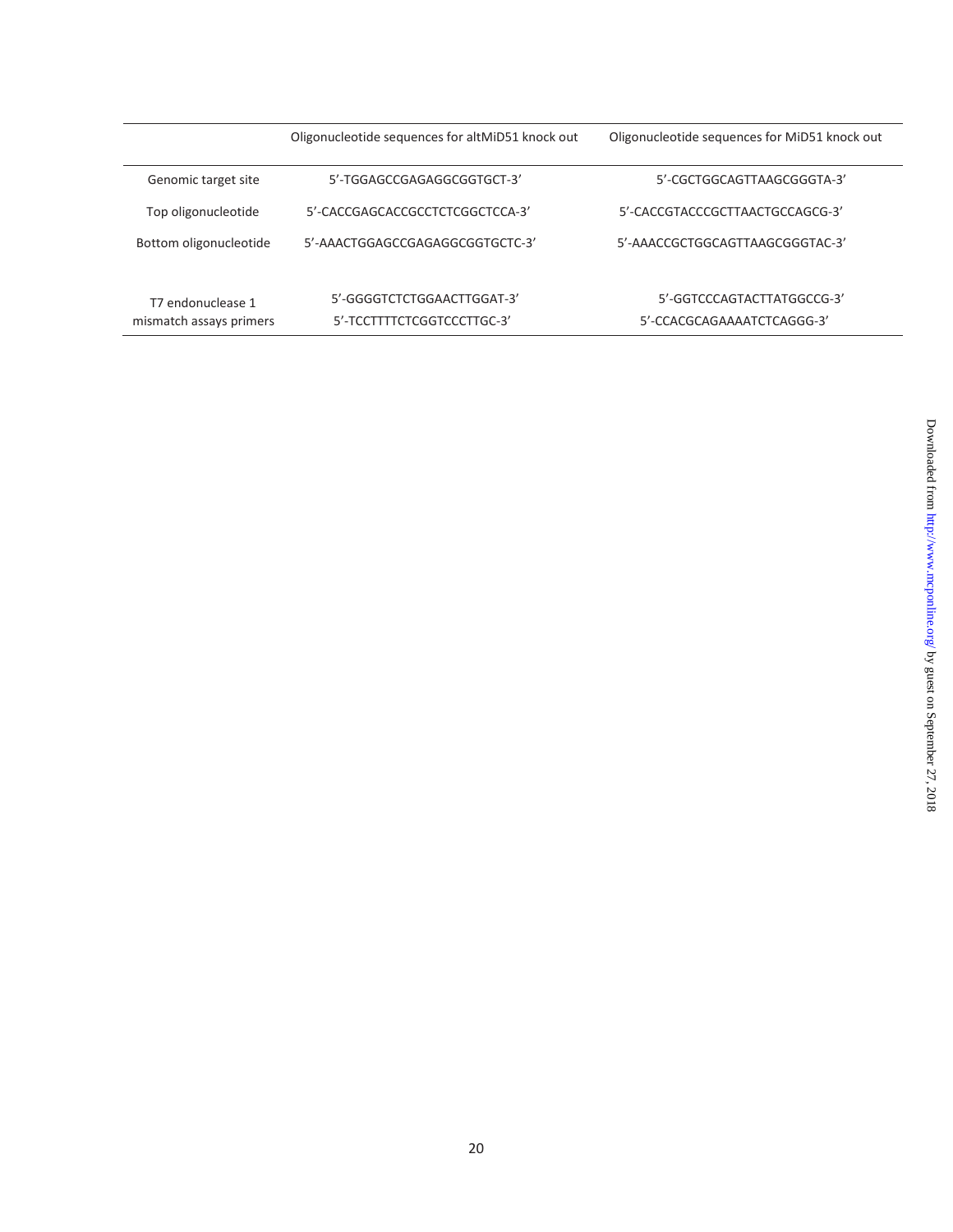## 8 Figures



Figure 1



Figure 2